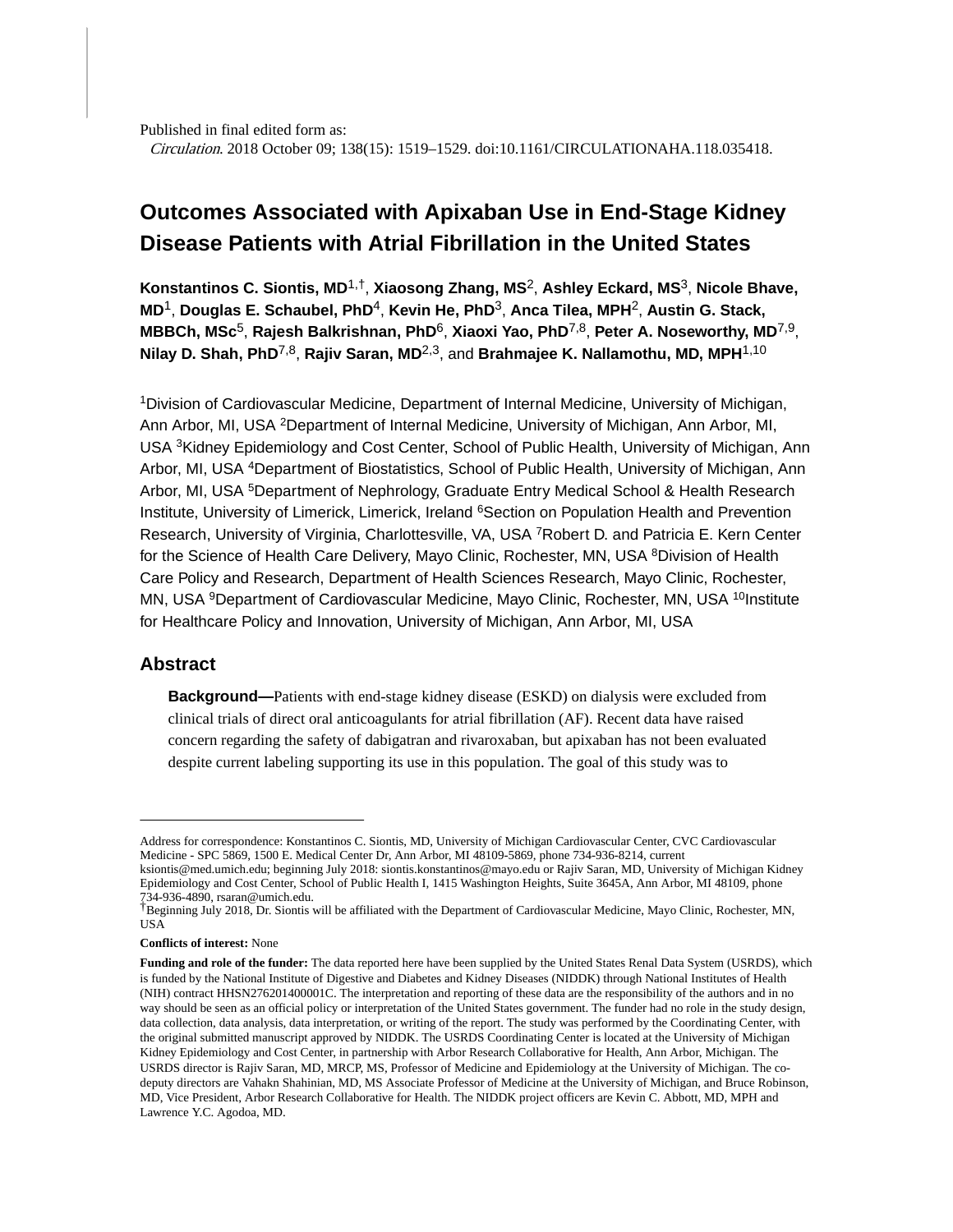determine patterns of apixaban use and its associated outcomes in dialysis-dependent ESKD patients with AF.

**Methods—**We performed a retrospective cohort study of Medicare beneficiaries included in the United States Renal Data System (October 2010 to December 2015). Eligible patients were those with ESKD and AF undergoing dialysis who initiated treatment with an oral anticoagulant. Due to the small number of dabigatran and rivaroxaban users, outcomes were assessed only in patients treated with apixaban or warfarin. Apixaban and warfarin patients were matched (1:3) based on prognostic score. Differences between groups in survival free of stroke or systemic embolism, major bleeding, gastrointestinal bleeding, intracranial bleeding, and death were assessed using Kaplan-Meier analyses. Hazard ratios (HR) and 95% confidence intervals (CI) were derived from Cox regression analyses.

**Results—**The study population consisted of 25,523 patients (45.7% women; age 68.2±11.9 years), including 2,351 patients on apixaban and 23,172 patients on warfarin. An annual increase in apixaban prescriptions was observed following its marketing approval in the end of 2012, such that 26.6% of new anticoagulant prescriptions in 2015 were for apixaban. In matched cohorts, there was no difference in the risks of stroke/systemic embolism between apixaban and warfarin  $(HR\ 0.88, 95\% \ CI\ 0.69-1.12; P=0.29)$ , but apixaban was associated with significantly lower risk of major bleeding (HR 0.72, 95% CI 0.59–0.87; P<0.001). In sensitivity analyses, standard dose apixaban (5 mg twice a day;  $n=1,034$ ) was associated with significantly lower risks of stroke/ systemic embolism and death as compared with either reduced dose apixaban (2.5 mg twice a day; n=1,317; HR 0.61, 95% CI 0.37–0.98, P=0.04 for stroke/systemic embolism; and HR 0.64, 95% CI 0.45–0.92, P=0.01 for death) or warfarin (HR 0.64, 95% CI 0.42–0.97, P=0.04 for stroke/ systemic embolism; and HR 0.63, 95% CI 0.46–0.85, P=0.003 for death).

**Conclusions—**Among ESKD patients with AF on dialysis, apixaban use may be associated with lower risk of major bleeding compared with warfarin, with a standard 5 mg twice a day dose also associated with reductions in thromboembolic and mortality risk.

#### **Keywords**

atrial fibrillation; anticoagulation; dialysis; stroke prevention; bleeding

## **Introduction**

End-stage kidney disease (ESKD) increases thromboembolic risk among patients with atrial fibrillation (AF),<sup>1</sup> and AF has been associated with poor outcomes in ESKD.<sup>2, 3</sup> However, the prevention of AF-related morbidity in the dialysis-dependent ESKD population is challenging. Use of warfarin in dialysis patients may be associated with higher rates of bleeding compared with other populations and some observational studies have even questioned its overall effectiveness in preventing strokes in dialysis patients with  $AF^{4, 5}$ Thus, uncertainty remains regarding the optimal utilization of anticoagulation for stroke prophylaxis in ESKD patients with AF.

The direct oral anticoagulants (DOAC) have changed the landscape of stroke prevention in AF in the general population, and these drugs have been widely adopted in recent years.<sup>6, 7</sup> However, DOACs have varying degrees of renal clearance and their safety and effectiveness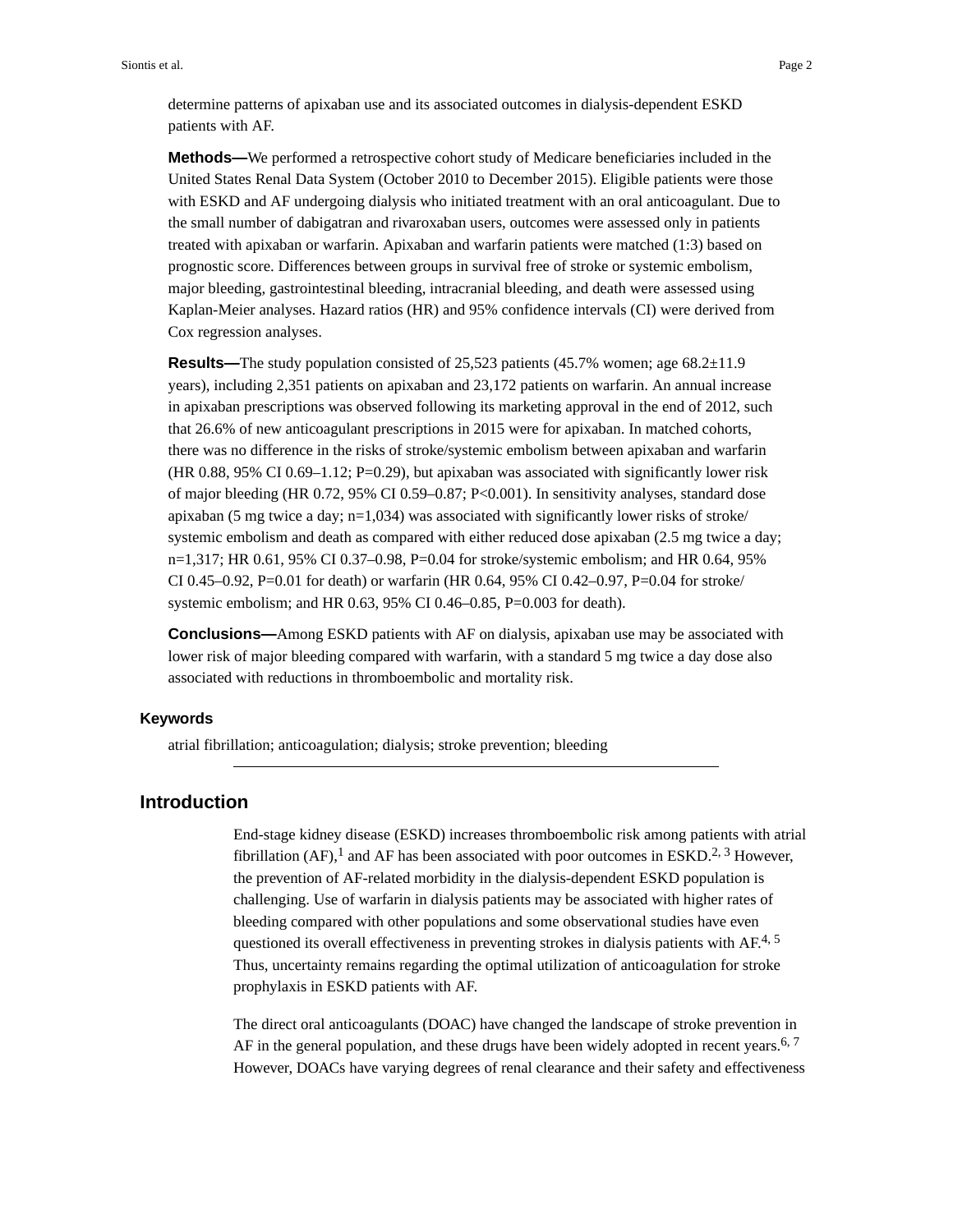in ESKD is uncertain. The pivotal trials that were the basis of the Food and Drug Administration (FDA) approval of DOACs in the United States did not enroll patients with  $ESKD$ <sup>8–11</sup> Therefore, use of DOACs for AF in ESKD patients on dialysis is not endorsed by American or European professional guidelines, and warfarin remains the recommended agent for those considered suitable for anticoagulation.<sup>12–14</sup> Early data suggest, however, that off-label use of dabigatran and rivaroxaban in dialysis patients is occurring in routine clinical practice and may be associated with adverse outcomes.<sup>15</sup> No data regarding utilization of apixaban and its associated clinical outcomes exist to date. However, based on pharmacokinetic data, the FDA approved an updated labeling recommending standard dose apixaban in hemodialysis patients.

Accordingly, goals of the present study were to 1) characterize contemporary use of apixaban in patients with AF and ESKD undergoing dialysis in the United States, and 2) determine its associations with measures of clinical safety and effectiveness in this population as compared with warfarin.

## **Methods**

The data, analytic methods, and study materials will not be made available to other researchers for purposes of reproducing the results or replicating the procedure. This study was performed under the United States Renal Data System (USRDS) Coordinating Center contract with the NIH-NIDDK; research being performed as part of the contract has been approved by the University of Michigan Institutional Review Board. As data for the USRDS components are collected by federal mandate, there are no individual patient consent requirements.

#### **Data source and study population**

The study population was derived from the USRDS, a national system that collects, analyzes, and distributes information about chronic kidney disease, including ESKD, in the United States. Among patients with ESKD included in USRDS, we used Medicare Part D prescription information to identify patients who were prescribed dabigatran, rivaroxaban, apixaban, or warfarin between October 2010 (coinciding with the initial approval of dabigatran) and December 2015. We restricted the population to patients with 1) continuous Medicare Parts A, B and D enrollment and 2) Medicare as primary insurer in the 12 months prior to the first anticoagulant prescription. Furthermore, we identified eligible patients with an inpatient or outpatient International Classification of Diseases, Revisions Ninth or Tenth (ICD-9 or ICD-10) diagnosis code for AF or atrial flutter<sup>16</sup> (collectively referred to as AF in this study) during the same period, excluding patients with mitral stenosis or heart valve replacement/repair procedure before the anticoagulant prescription in accordance with the 2014 ACC/AHA/HRS definition of "valvular" AF.12 Even though the DOACs are emerging as safe and effective in patients with repaired or bioprosthetic heart valves, $17$  we excluded these patients because data supporting their use in this population arose in or after 2015. Thus, these patients may have been more likely to receive warfarin rather than DOACs during the period of this study.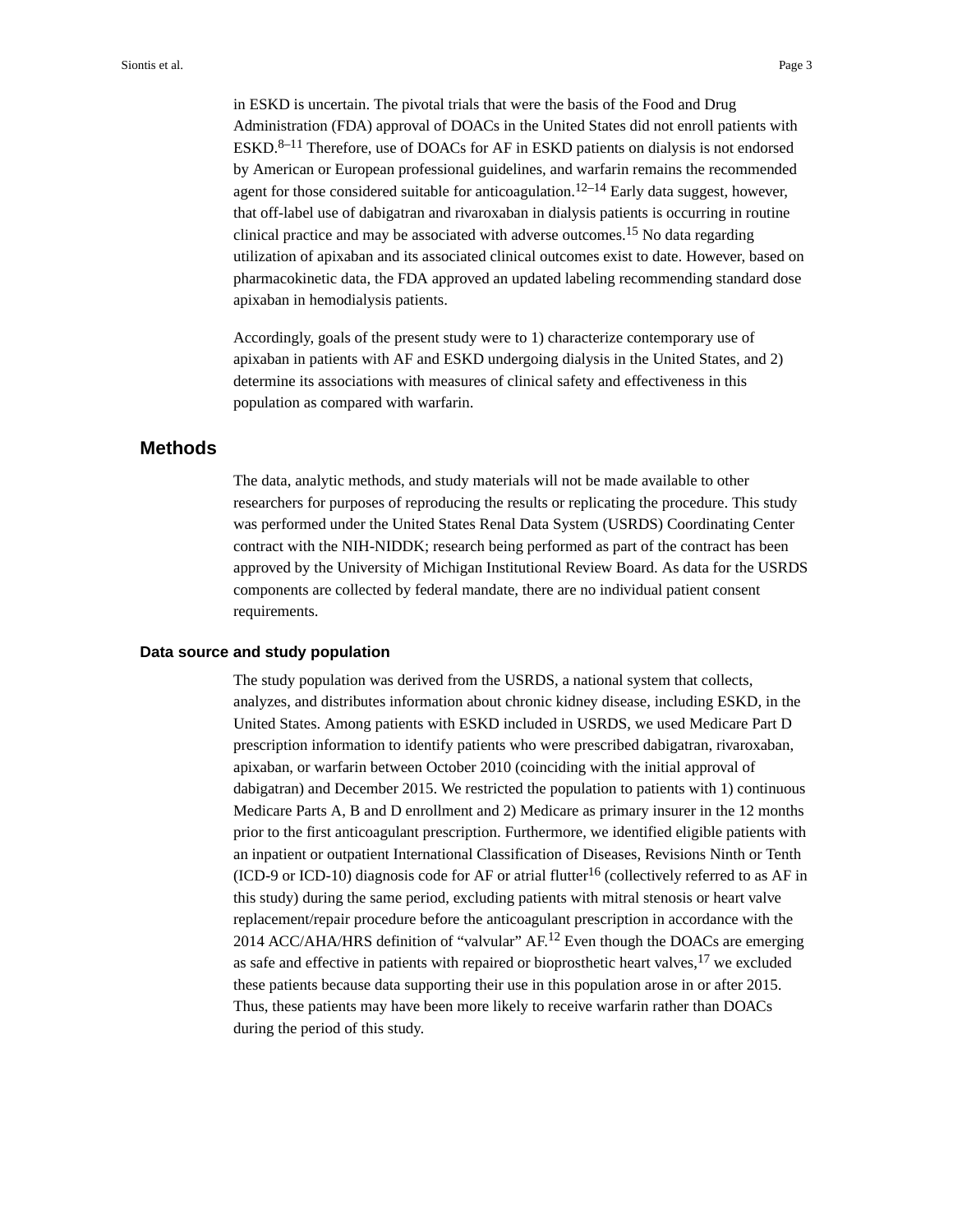We only included patients with AF diagnosis within 1 year before the anticoagulant prescription and excluded patients with an anticoagulant prescription 1 year to 30 days before their first AF diagnosis in order to exclude anticoagulation prescriptions for indications other than AF. For example, patients with a remote diagnosis claim for AF that was isolated and non-recurrent (such as a peri-operative AF episode) may have been prescribed anticoagulation subsequently for another indication. The requirement for temporal proximity of the AF diagnosis and the anticoagulation start also increases the specificity of the diagnosis claims-based approach for definition of the AF cohort. Finally, we restricted the eligible population to patients who were on dialysis (intermittent hemodialysis or peritoneal dialysis) at the time of the anticoagulation prescription (see Supplementary Table 1 and Supplementary Figure 1 for further details on the cohort selection process).

Because we identified a small number of patients with dabigatran (n=260) and rivaroxaban (n=328) prescriptions and since the outcomes with the use of these medications in dialysis patients have been previously addressed,  $15$  we restricted our analyses only to comparisons of apixaban and warfarin.

## **Baseline variables**

Using the CMS-2728 ESKD Medical Evidence form, we documented characteristics of ESKD care, such as number of years on dialysis, duration of pre-ESKD nephrology care and type of medical coverage (private vs non-private). Comorbidities were ascertained based on ICD9 and ICD10 diagnosis codes from Medicare Parts A and B claims (1 inpatient or 2 outpatient claims within 1 year before the anticoagulation prescription) and the use of 16 classes of concomitant medications was documented by using Part D prescription information. Baseline medications were considered as concomitant if a patient had residual supply (based on fill date and available number of refills) at the time of the initial anticoagulation prescription. Of note, aspirin is not captured accurately in prescriptions claims because many patients obtain aspirin over the counter; therefore, use of aspirin was unavailable.

#### **Follow-up and outcome definitions**

The date of the initial anticoagulation prescription was considered time 0 for this analysis. In order to maximize capture of new apixaban prescriptions, patients who were originally prescribed warfarin and then switched to apixaban were included only in the apixaban group with time 0 the date of the first apixaban prescription. Patients were followed until study end (December 31, 2015), or until death or censoring. Patients were censored at follow-up for the following reasons: expiration of anticoagulation prescription or >30-day gap between prescription refills (accounting for total days and number of refills supplied); discontinuation of dialysis because of kidney function recovery or kidney transplantation (unless a patient died within 21 days of dialysis discontinuation, in which case this was considered a death rather than censored event); switch from apixaban to warfarin or to a different DOAC; lapse of Medicare Part A, B, or D enrollment, or lapse of Medicare as primary payer status; incidence of a heart valve diagnosis or procedure code any time after time 0.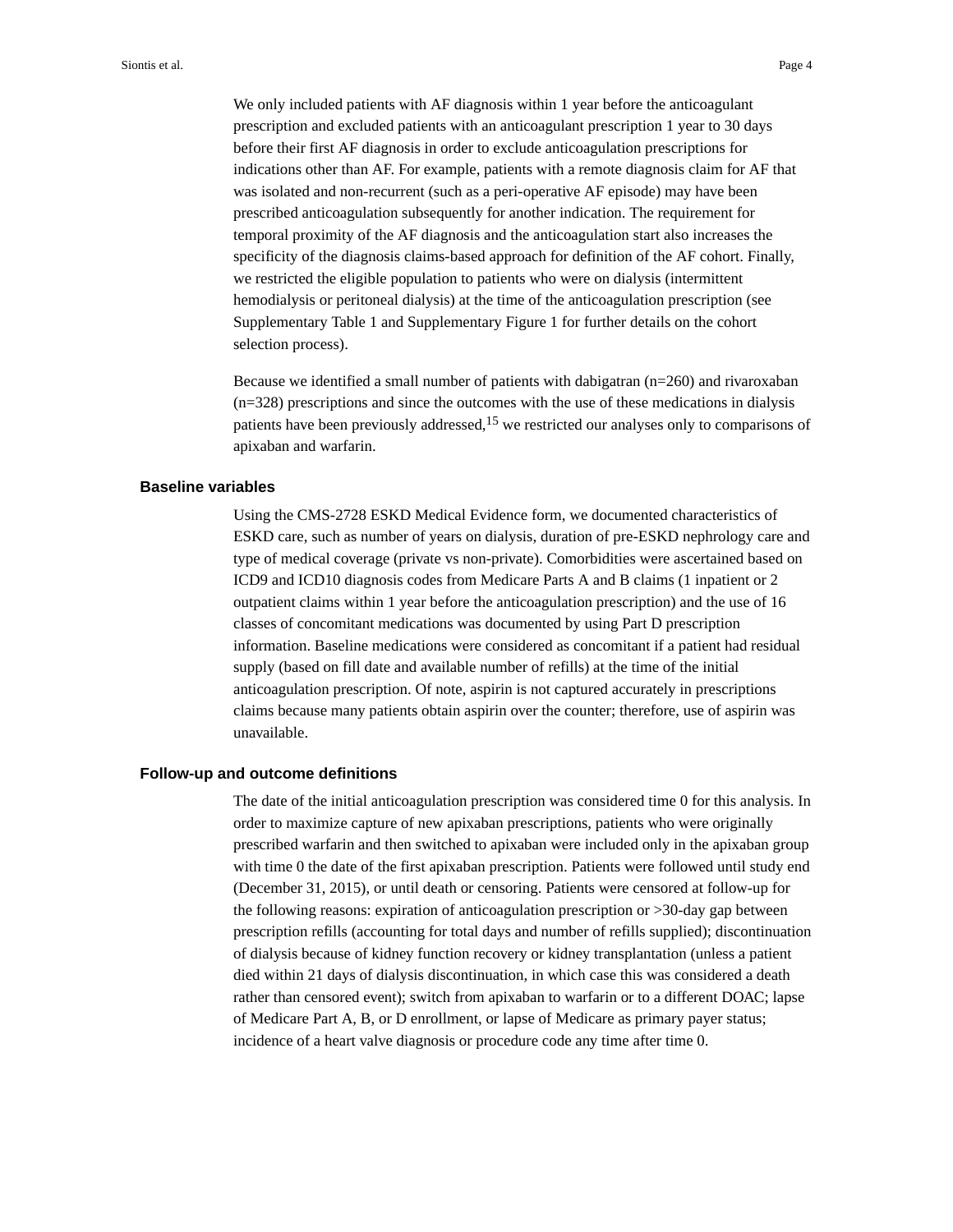We assessed the following incident outcomes after time 0 using inpatient claims in the primary or secondary diagnosis position: ischemic stroke or systemic embolism (SE), whichever occurred first; major bleeding; gastrointestinal (GI) bleeding; intracranial bleeding; and death. Bleeding was considered major when it was associated with a critical site code (such as intracranial), need for blood product transfusion based on a procedure code during the same admission, or death.<sup>18, 19</sup> Further details on diagnosis codes and outcomes definitions are provided in Supplementary Table 1.

#### **Statistical analysis**

We report the overall number of eligible dialysis patients with AF prescribed anticoagulants and we present trends of new apixaban prescriptions per year relative to dabigatran, rivaroxaban, and warfarin over the study period. Categorical variables are reported as frequencies and percentages, whereas continuous variables are reported as means and standard deviations.

In order to account for differences in patient characteristics that may affect the decision to prescribe apixaban rather than warfarin, we constructed matched cohorts for apixaban and warfarin. Matching was based on the prognostic score,  $20$  the outcome-based analog of the propensity score. For each patient, a score is computed that reflects outcome risk as a function of the adjustment covariates (and independent of treatment status). We used prognostic score matching given its straightforward implementation in regression modeling. 21, 22 For a given outcome, the prognostic score was obtained from a regression model that included all available baseline variables (Table 1) and was fit to patients in the warfarin group (i.e., control group cohort). Each apixaban patient was then matched to 3 warfarin patients using nearest neighborhood caliper matching with a caliper equal to 0.1 of the standard deviation of the prognostic score. Survival free of an event in the matched apixaban and warfarin groups was represented with Kaplan-Meier curves and compared with log-rank testing, treating death as competing outcome. For each outcome, we calculated hazard ratios (HR) and 95% confidence intervals (CI) from univariable Cox regression analyses for the association between the prescribed anticoagulant and the time to event in the matched apixaban and warfarin cohorts. Anticoagulant group was the only predictor variable in these analyses. All outcome analyses were "on treatment" as patients were censored if they switched from apixaban to warfarin or to another DOAC.

The main analysis was performed in prognostic-score matched cohorts. In a secondary analysis, the comparison between apixaban and warfarin for the outcomes of interest was also performed with multivariable Cox regression analysis in the overall (unmatched) apixaban and warfarin cohorts. All baseline variables listed in Table 1 were included as covariates in that multivariable model. In addition, because some patients in the apixaban group may have been originally prescribed warfarin and then switched to apixaban, we performed a sensitivity analysis that excluded these patients from the apixaban group.

Analyses were performed in R Statistical Software version 3.4.1 (Foundation for Statistical Computing, Vienna, Austria) and Stata version 14.1 (StataCorp, College Station, TX). P<0.05 was considered statistically significant.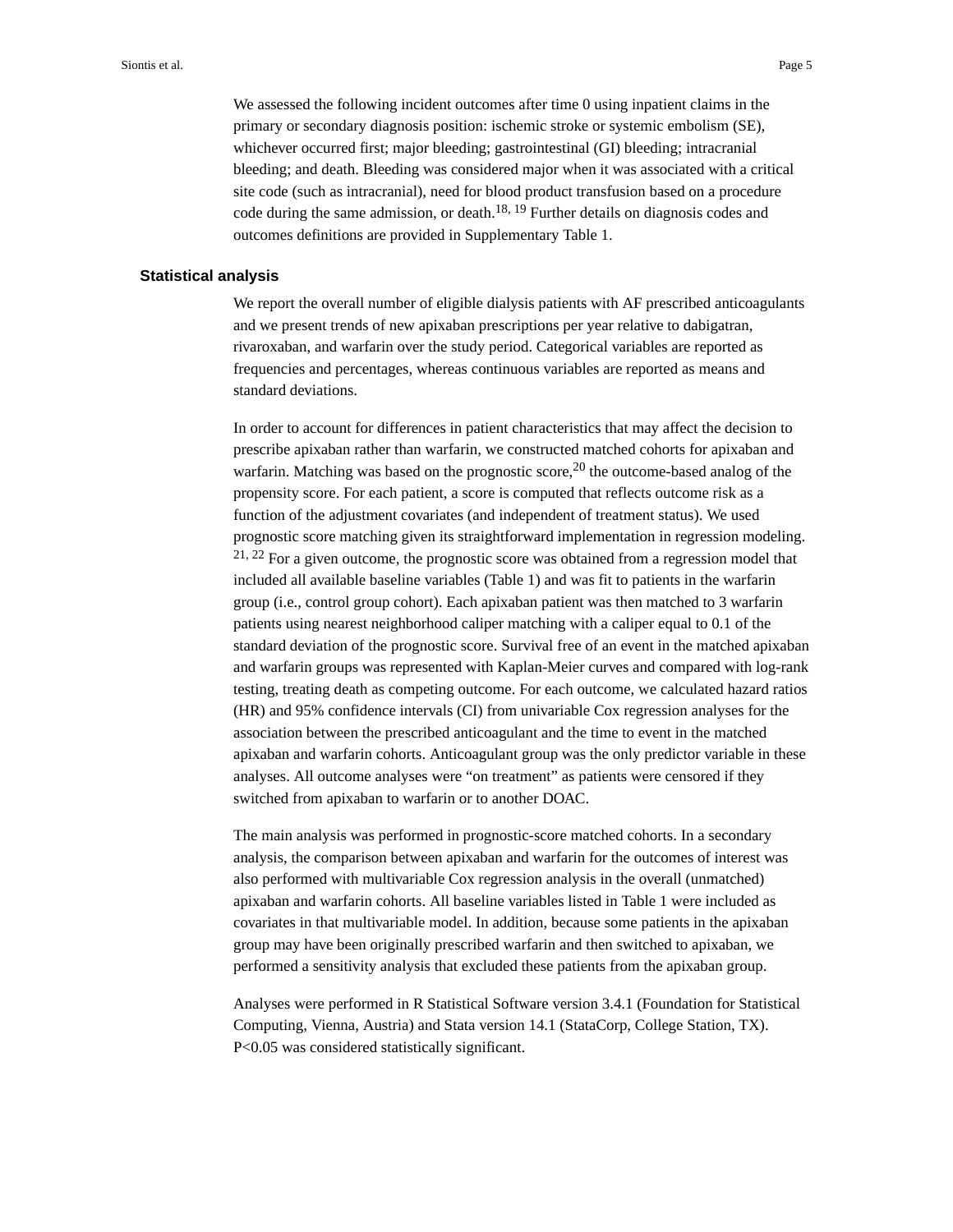## **Subgroup and dose-specific analyses**

We performed pre-specified subgroup analyses for the comparisons of apixaban vs warfarin defined by the following variables: age ( $75$  or  $\langle 75 \rangle$  years), sex, diabetes mellitus, history of cerebrovascular accident (CVA), history of major bleeding, obesity, dialysis modality, and possible interacting medications.23 In an exploratory and pre-specified sensitivity analysis, we investigated the comparative associations of the standard (5 mg) apixaban dose and the reduced (2.5 mg) dose. Similarly to the main analysis, each dose-specific apixaban cohort was matched separately to a warfarin cohort (apixaban:warfarin 1:3) using a prognostic score for each outcome.

In the subgroup and dose-specific analyses, association estimates were obtained from univariable Cox regression analyses with anticoagulant drug exposure as the only predictor variable. The association estimates between each subgroup and between the "apixaban 5 mg vs warfarin" and "apixaban 2.5 mg vs warfarin" analyses for each outcome were compared using interaction testing based on the Cochran's Q heterogeneity statistic. Due to the multiple tested comparisons, a P-value of  $< 0.05$  (rather than the more common P $< 0.10$  for this test) was considered statistically significant, i.e. indicating that the associations of apixaban as compared with warfarin are different in the examined treatment groups. Further, we also performed a direct comparison of the two doses restricted to the apixaban patients by fitting a multivariable Cox regression model including the apixaban dose as a predictor variable along with age, sex, prior CVA, and prior major bleeding as covariates.

## **Results**

#### **Study population and trends of DOAC use**

A total of 26,111 patients with ESKD on dialysis and a diagnosis of AF were prescribed an oral anticoagulant during the study period. A detailed description of the cohort selection process is shown in Supplementary Figure 1. In 2013, shortly after the approval of apixaban for patients with AF in the United States, there was a significant increase in the number of new DOAC prescriptions per year, predominantly apixaban, with a corresponding decline in warfarin use (Figure 1). As a result, 26.6% of new anticoagulation prescriptions in 2015 were for apixaban. Overall, 2,939 patients (11.3% of anticoagulated patients) received a DOAC, with apixaban being the most commonly prescribed DOAC, followed by rivaroxaban and dabigatran. Further analysis and reporting of results in this study focuses on the 25,523 patients who were prescribed apixaban ( $n=2,351, 9.2\%$ ) or warfarin ( $n=23,172$ , 90.8%).

The mean age of the study population was  $68.2 \pm 11.9$  years and 13,852 (54.3%) patients were male (Table 1). A minority of patients underwent peritoneal dialysis (n=1,377; 5.4%), while the rest were on hemodialysis. A total of 8,461 (33.2%) patients had prior CVA and 2,536 (9.9%) patients had prior major bleeding. The mean  $CHA<sub>2</sub>DS<sub>2</sub>VASc$  score was 5.2±1.8.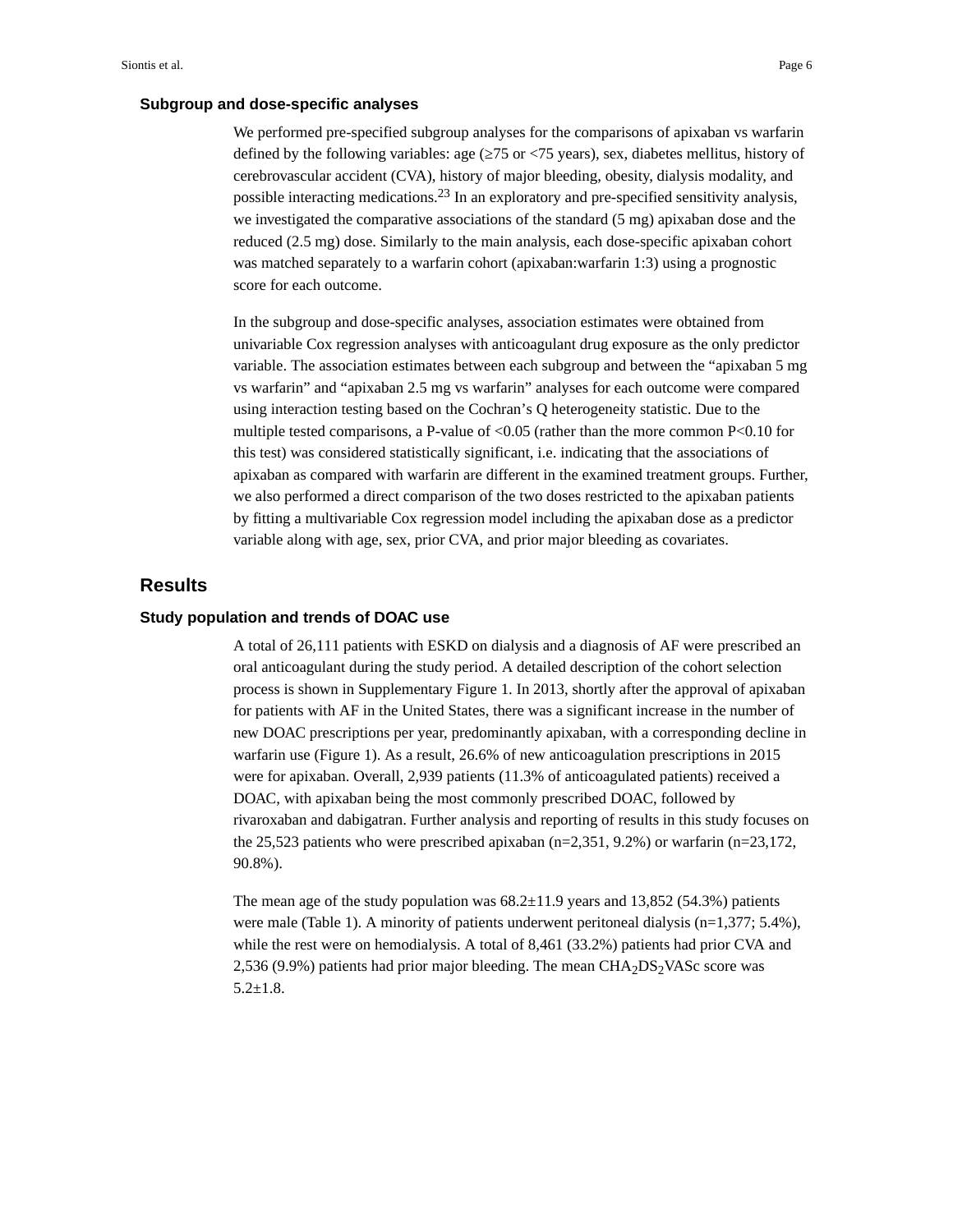## **Outcomes**

Supplementary Table 2 shows the baseline characteristics of the apixaban and warfarin cohorts after matching was performed based on prognostic scores specific to each outcome, whereas the distributions of the prognostic scores before and after cohort matching are shown in Supplementary Figure 2. In addition, Supplementary Tables 3–4 demonstrate that the baseline characteristics and event rates of the warfarin group in the study years 2010– 2012 were not different from those in the period 2013–2015 (i.e. the period coinciding with the start and uptake of apixaban prescriptions).

In the matched cohorts of apixaban  $(n=2,351)$  and warfarin  $(n=7,053)$ , the rates of censoring due to expiration of the prescription or >30-day gap between prescriptions were high in both the apixaban and warfarin groups (62.4% and 72.5%, respectively). The majority of these censorings occurred in the first 12 months after the prescription (60.9% and 66.4%, respectively), whereas another 5.6% and 8.9% of patients in the apixaban and warfarin groups, respectively, died in the first 12 months. The average time on apixaban was 105 days and the average time on warfarin was 157 days before death or censoring.

The event rates for stroke/SE were 12.4 and 11.8 per 100 patient-years for the apixaban and warfarin groups, respectively, with no difference in survival free of stroke/SE between groups (log-rank P=0.29, Figure 2). In Cox regression analyses treating death as competing risk, the HR (95% CI) for apixaban versus warfarin was 0.88 (0.69–1.12; P=0.29) for stroke/SE (Table 2). The event rates for major bleeding were 19.7 and 22.9 per 100 patientyears for the apixaban and warfarin groups, respectively (HR 0.72 favoring apixaban, 95% CI 0.59–0.87; P<0.001). In addition, there was a non-significant trend towards less GI bleeding in the apixaban group (HR 0.86, 95% CI 0.72–1.02; P=0.09). No significant difference between the two groups was detected for intracranial bleeding (3.1 and 3.5 per 100 patient-years for apixaban and warfarin, respectively) with imprecise association estimate (HR 0.79, 95% CI 0.49–1.26; P=0.32). Finally, apixaban was associated with a non-significant trend towards reduced mortality risk (HR 0.85, 95% CI 0.71–1.01; P=0.06). Similar results were produced when analysis was performed with multivariable Cox regression modeling in the overall (unmatched) apixaban and warfarin cohorts (Supplementary Table 5). Results were also similar when 580 (24.7%) patients who were originally prescribed warfarin and then switched to apixaban were excluded from the apixaban group (Supplementary Table 6).

Results of pre-defined subgroup analyses were generally consistent with the main analysis across outcomes. We did not detect any significant differences in the associations of apixaban vs warfarin in any of the subgroups (Supplementary Table 7).

#### **Apixaban dosing**

In the apixaban group, 1,034 (44%) patients were prescribed the standard dose (5 mg twice a day) and 1,317 (56%) patients were prescribed the reduced dose (2.5 mg twice a day). Characteristics of patients prescribed the standard and the reduced apixaban doses are shown in Supplementary Table 8.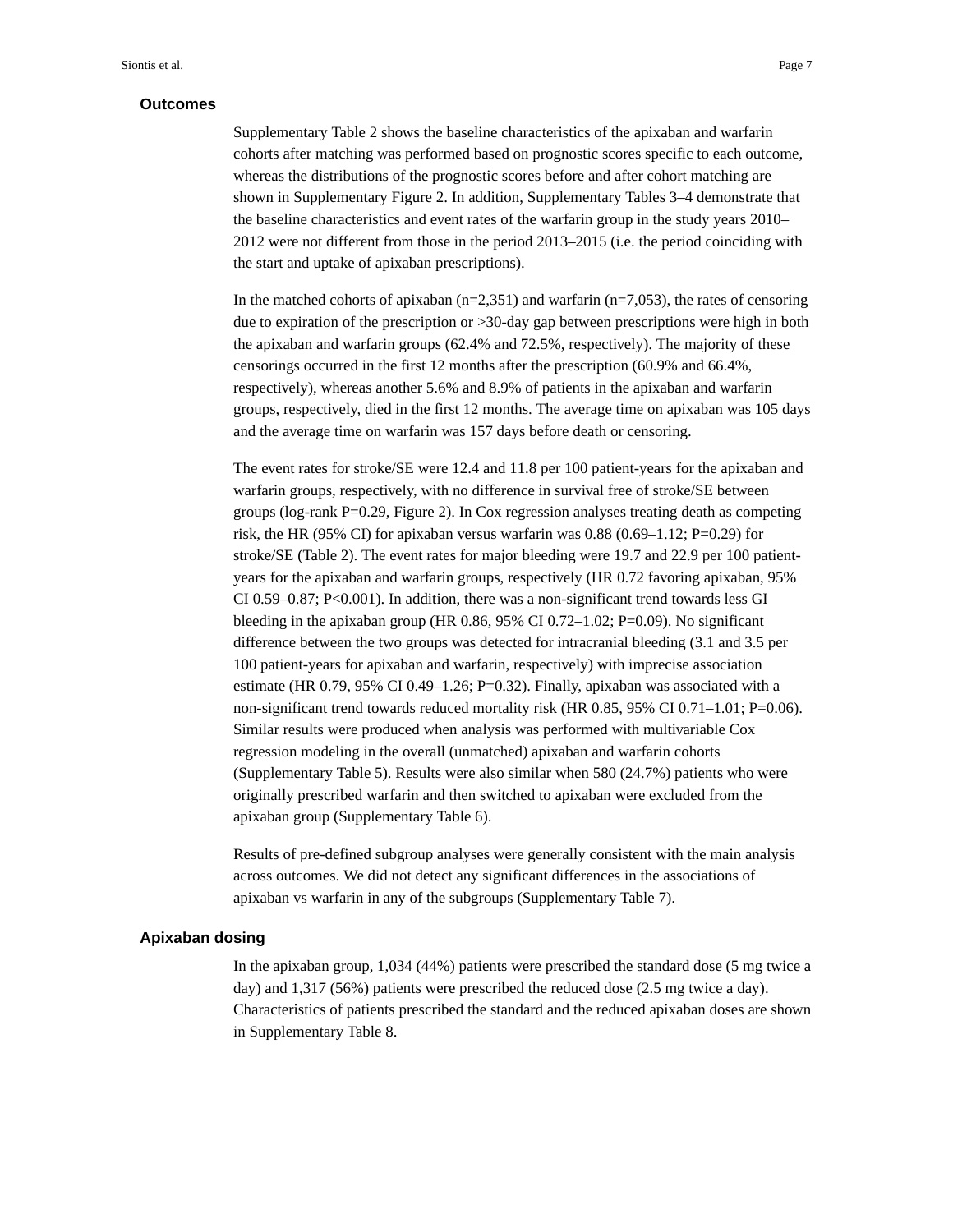Siontis et al. Page 8

The number of events and the event rates for each outcome in the matched cohorts of the dose-specific apixaban analyses are shown in Supplementary Table 9. In matched cohorts of apixaban 5 mg twice a day and warfarin, apixaban was associated with statistically significantly lower risks of incident stroke/SE (HR 0.64, 95% CI 0.42–0.97; P=0.04), major bleeding (HR 0.71, 95% CI 0.53–0.95; P=0.02), and death (HR 0.63, 95% CI 0.46–0.85; P=0.003). In matched cohorts of apixaban 2.5 mg twice a day and warfarin, apixaban was associated with lower risk of major bleeding (HR 0.71, 95% CI 0.56–0.91; P=0.007), but there were no differences for stroke/SE (HR 1.11, 95% CI 0.82–1.50; P=0.49) or death (HR 1.07, 95% CI 0.87–1.33; P=0.52). Neither standard nor reduced apixaban doses were associated with significant differences for GI bleeding or intracranial bleeding as compared with warfarin (Figure 3). Differences of association estimates in the dose-specific analyses of apixaban versus warfarin were statistically significant for stroke/SE and death, indicating greater benefit for these outcomes with the standard as compared with the reduced apixaban dose (p-for-interaction 0.035 for stroke/SE and 0.005 for death). There was no difference between the two doses for major bleeding (p-for-interaction 0.99), GI bleeding (p-forinteraction 0.32) or intracranial bleeding (p-for-interaction 0.14).

In multivariable Cox regression analyses restricted to patients receiving apixaban and including dose as a predictor variable, the standard dose of apixaban was associated with lower risks of stroke/SE (HR 0.61, 95% CI 0.37–0.98; P=0.04) and death (HR 0.64, 95% CI  $0.45-0.92$ ; P=0.01) compared with the reduced dose. There were no differences for major bleeding, GI bleeding, or intracranial bleeding between doses (Supplementary Table 10).

# **Discussion**

In this observational study of  $>25,000$  dialysis patients with AF from the nationwide USRDS, we found that DOACs were increasingly utilized despite a paucity of evidence on their safety and effectiveness in this population. This increase was largely driven by a sharp rise in prescriptions for apixaban since its approval in late 2012. Furthermore, we demonstrate for the first time in an ESKD population that apixaban use (unlike other DOACs) was associated with lower risks of major bleeding compared with warfarin even though the absolute rates of bleeding were high in both groups. Apixaban 5 mg twice a day, but not the 2.5 mg twice a day dose, was also associated with lower risks of thromboembolism and death compared with warfarin, while there was no difference in the lowering of major bleeding risk between the 2 doses. Discontinuation rates were high and about two thirds of patients in each group were no longer taking the anticoagulant 12 months after the initial prescription.

For decades, warfarin has been the mainstay of thromboembolic stroke prevention in dialysis patients with AF considered eligible for anticoagulation. However, dialysis patients are at increased risk of treatment-related bleeding likely due to underlying platelet dysfunction and warfarin may not confer a thromboembolic risk reduction of the same magnitude as in non-ESKD patients.<sup>4, 5</sup> The DOACs were shown to have more favorable bleeding risk profile compared with warfarin in clinical trials and in real-world analyses in non-ESKD patients, so there is reason to anticipate that these benefits may extend to those with  $ESKD$ .<sup>8-10, 24, 25</sup> However, they have varying degrees of renal clearance and there are no data from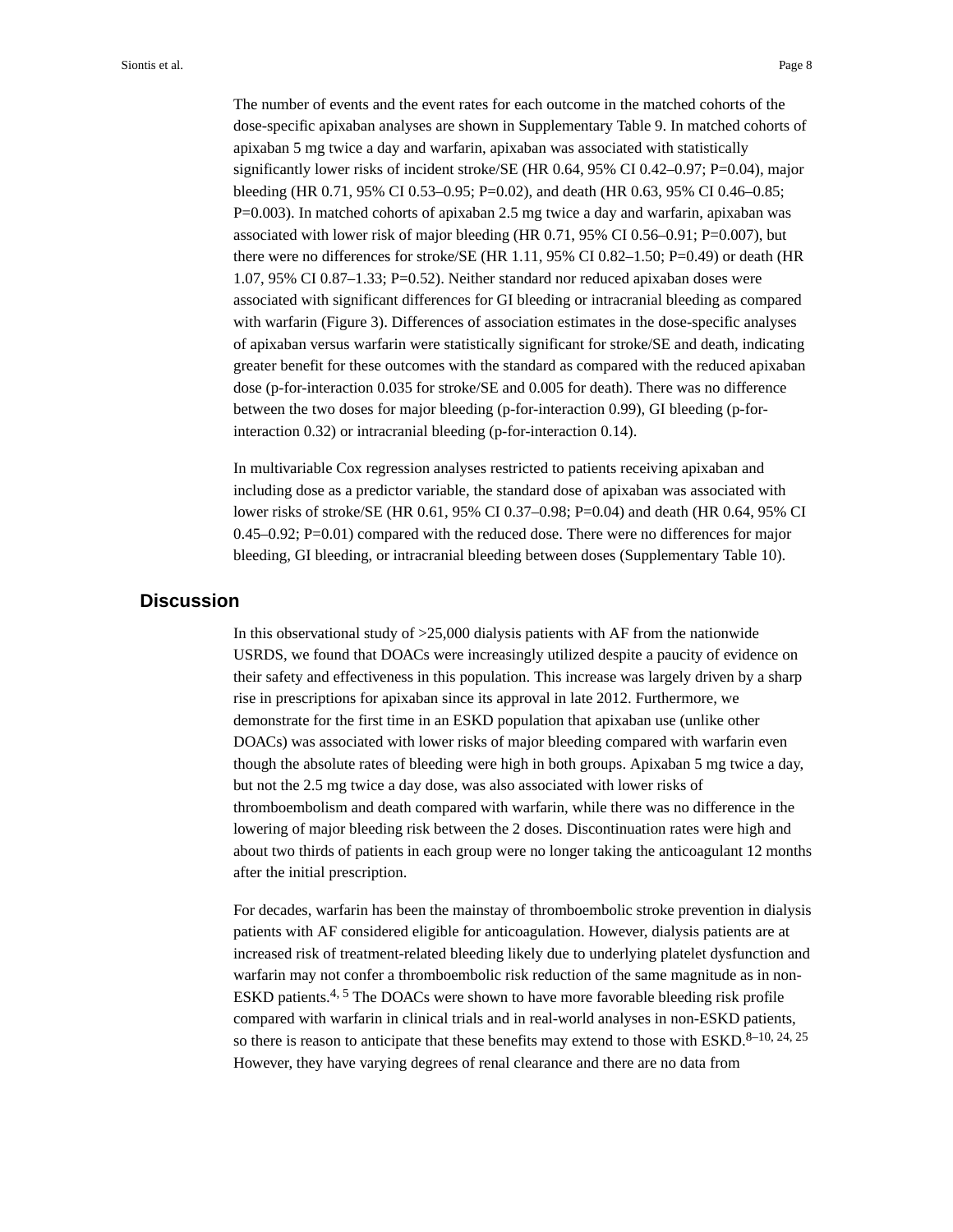randomized trials regarding their outcomes in ESKD patients. Nevertheless, a study utilizing the Fresenius Medical Care North America ESKD database reported that some dialysis patients received off-label dabigatran or rivaroxaban shortly after their marketing approval in the US, and their use in this population was associated with poor outcomes.<sup>15</sup>

In contrast to dabigatran and rivaroxaban, apixaban is less dependent on renal elimination (~27%) and is labeled for use in ESKD. In the seminal Apixaban for Reduction in Stroke and Other Thromboembolic Events in Atrial Fibrillation (ARISTOTLE) trial, apixaban was associated with lower risks of stroke, bleeding and death compared with warfarin. However, ESKD patients were excluded from ARISTOTLE.<sup>10</sup> The only evidence to guide use of apixaban in ESKD stems from a pharmacokinetic study where 8 hemodialysis patients and 8 normal subjects were administered apixaban 5 mg resulting in comparable maximum blood concentrations and anti-factor Xa activity. This study was too small to assess safety or effectiveness outcomes.26 Based on pharmacokinetic data alone, the FDA approved an updated dosing recommendation for apixaban 5 mg twice daily in ESKD hemodialysis patients. The 2014 AHA/ACC/HRS AF guidelines do not make a recommendation for or against apixaban in ESKD patients<sup>12</sup> while the respective European guidelines recommend against DOACs in this setting.<sup>13, 14</sup> Despite the paucity of data and guideline recommendations, we observed a steep rise in apixaban prescriptions shortly after its approval such that it accounted for ~25% of new anticoagulation prescriptions for ESKD patients in 2015.

This study is the first investigation of the potential safety and effectiveness of apixaban in ESKD patients on dialysis. In our main analysis comprising any apixaban dose, apixaban users had almost 30% reduced risk of major bleeding as compared with a matched cohort of warfarin-treated patients. The benefit associated with apixaban use in reducing major bleeding events is consistent with the findings of the ARISTOTLE trial of non-ESKD patients with AF, both in terms of the direction and magnitude of effect (HR 0.69, 95% CI 0.60–0.80, for apixaban vs warfarin in ARISTOTLE).<sup>10</sup> Further, a secondary analysis of ARISTOTLE demonstrated that although bleeding rates were higher among patients with kidney dysfunction, the relative risk reduction of major bleeding with apixaban versus warfarin was greater among the patients in the lowest eGFR category  $(50 \text{ mL/min}, \text{non--}$ ESKD).<sup>27</sup> Thus, the comparative safety of apixaban may be more pronounced in patients with more advanced kidney dysfunction. Apixaban appears to be safer across the spectrum of kidney function categories, possibly owing to its predominantly non-renal elimination. The results of the current analysis are in contradistinction to the bleeding-related morbidity and mortality attributed to dabigatran and rivaroxaban in a previous analysis of hemodialysis patients,15 suggesting that the increased bleeding risk in ESKD is not a drug class effect for all DOACs.

In secondary dose-specific analyses, the standard apixaban 5 mg dose was associated with a significant risk reduction of thromboembolism as compared with warfarin. In contrast, the reduced apixaban 2.5 mg dose was not associated with a lower risk of thromboembolism as compared with warfarin. The finding of lower thromboembolic risk with the standard apixaban dose has been a consistent finding in the ARISTOTLE trial<sup>10</sup> and in real-world practice settings.25 In accordance with pharmacokinetic data, these findings suggest that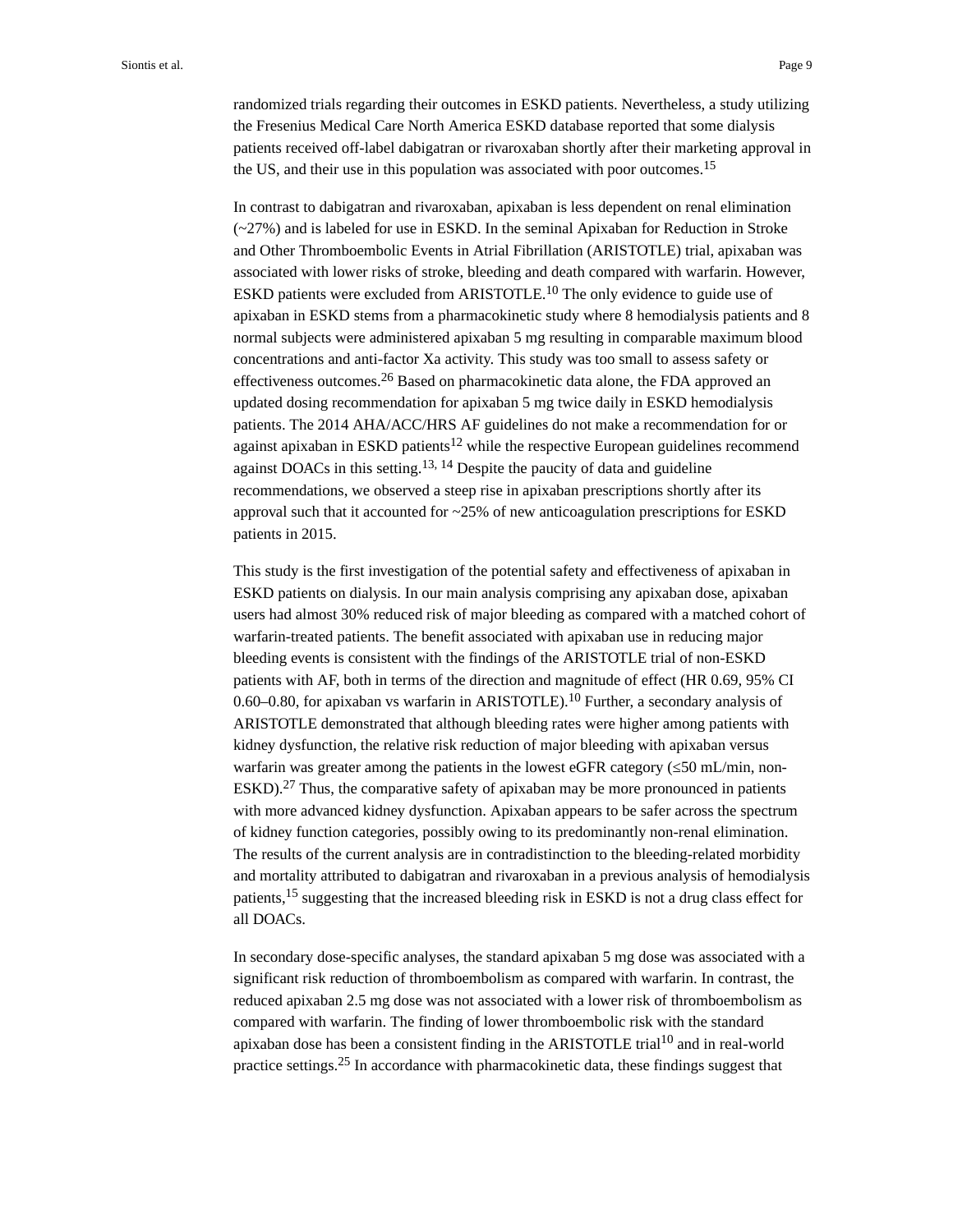ESKD alone is not a sufficient indication for dose reduction of apixaban.26 Interestingly, the standard apixaban dose was associated with a lower mortality risk compared with warfarin. Lower mortality with the standard apixaban dose compared with warfarin has been reported in ARISTOTLE (where 95.3% of patients received the standard dose) and in an observational study,  $28$  whereas another observational study did not show mortality difference with that dose.<sup>29</sup> In contrast, reduced-dose apixaban has been associated with higher mortality compared with warfarin.<sup>30</sup> It is possible that the survival benefit with standarddose apixaban over warfarin in our study reflects the lower thromboembolic and bleeding risks with that dose. However, due to the observational nature of this analysis, residual confounding from selective prescribing of the reduced dose in patients with higher perceived bleeding risk cannot be ruled out and the absence of an observed difference in the bleeding rates between the low-dose and standard-dose apixaban groups may be suggestive of such selective prescribing. The indications for dose reduction of apixaban in patients undergoing dialysis require further research.

Despite the favorable outcomes with apixaban as compared with warfarin, there is uncertainty regarding the net benefit of anticoagulation for stroke prevention in dialysis patients with AF. Older observational data suggested that warfarin may be ineffective in reducing strokes in hemodialysis patients and may even increase mortality<sup>31</sup> – although recent studies have questioned this observation.<sup>32</sup> Our analysis did not include a group of patients not receiving any anticoagulants and it was not designed to address the question of anticoagulation versus no anticoagulation. Such a retrospective comparison of on-treatment versus untreated groups carries significant risks of confounding that statistical adjustments or cohort matching may not eliminate completely. However, it should also be noted that bleeding rates were high even in the apixaban group. In particular, the intracranial bleeding rate of 3.1 per 100 patient-years is strikingly high in comparison to the rate of 0.33 per 100 patient-years in ARISTOTLE. Further, censoring due to expiration of anticoagulation prescription or >30-day gap between prescriptions was frequent even in the apixaban group resulting in overall short periods of treatment. Notably, the short follow-up periods until censoring or death in our cohort are consistent with the only other study examining the use of DOACs (dabigatran and rivaroxaban) in dialysis patients where the average times on dabigatran, rivaroxaban, and warfarin were 168 days, 106 days, and 175 days, respectively.<sup>15</sup> This may reflect the poor tolerability of any type of anticoagulation in this population, which can also manifest as nuisance bleeding, rather than major bleeding. Minor bleeding was not captured in this analysis, but it was recently reported to be as high as 20% in a general anticoagulated population.<sup>33</sup> Minor bleeding may be even more common and problematic in dialysis patients who require vascular access for dialysis several times weekly. Poor adherence may have also led to high rates of censoring due to >30-day gaps in prescriptions. The real-world adherence to anticoagulants is generally poor even with DOACs.<sup>34, 35</sup> The above issues further highlight the complexities of decision-making and net benefit assessment regarding anticoagulation in dialysis patients with AF. Future clinical trials are therefore needed to assess whether focusing on stroke reduction using apixaban or warfarin is worth the elevated risks of bleeding in this specific setting.

Other limitations of this analysis merit consideration. First, we did not have information on body weight at the time of apixaban prescription to determine the extent of inappropriate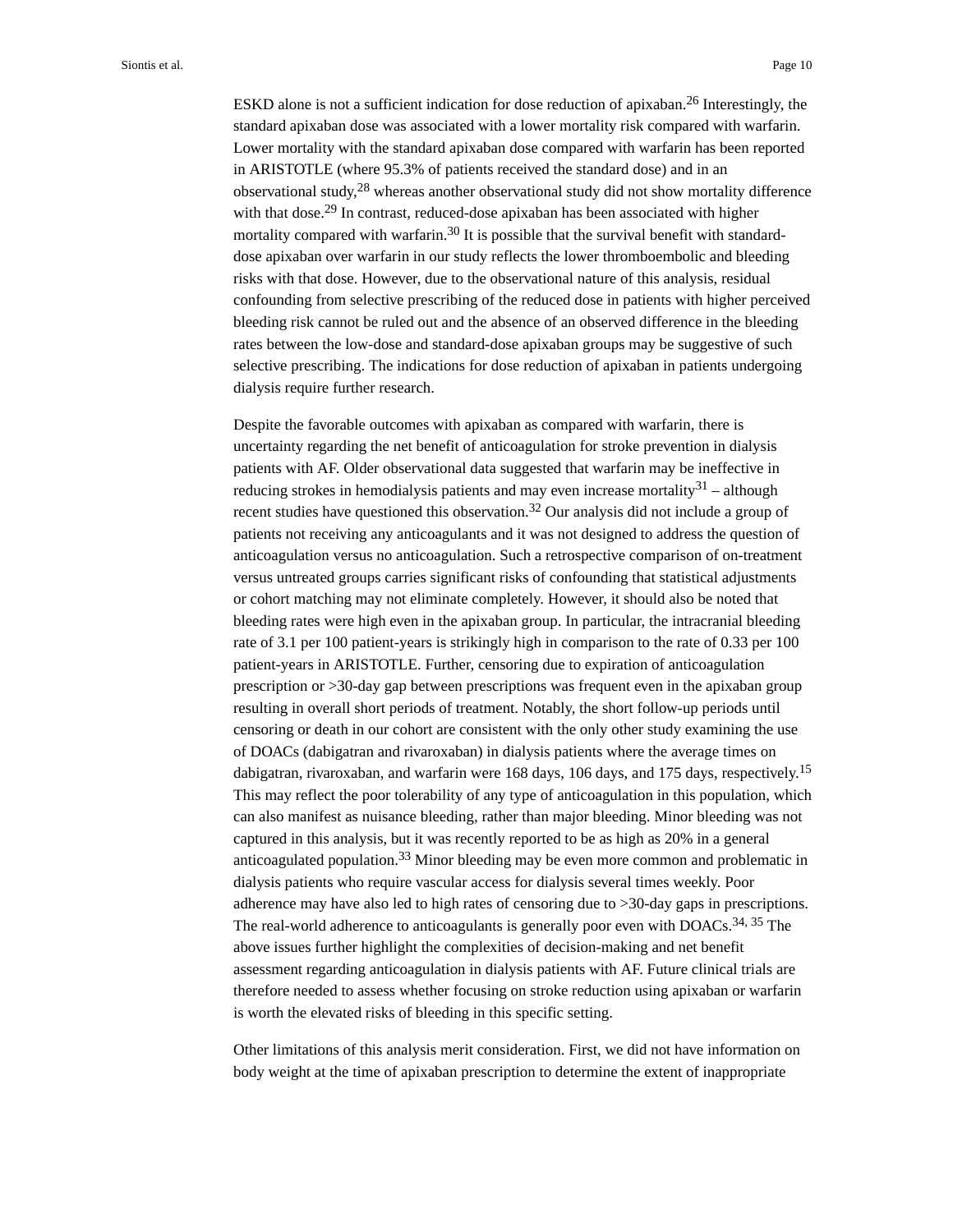dose reduction of apixaban, which may have contributed to the lack of thromboembolic reduction benefit compared with warfarin in that subgroup.<sup>19</sup> Second, due to the claimsbased nature of our data, we could not determine the rates of adherence in the apixaban group or the time in therapeutic range in the warfarin group. In addition, we could not determine which non-oral anticoagulants were administered during dialysis or whether apixaban was routinely discontinued temporarily before a dialysis session. Finally, this analysis included only a small number of peritoneal dialysis patients. Outcomes of warfarin therapy may be superior in peritoneal dialysis compared with hemodialysis.<sup>36</sup>

In conclusion, apixaban is increasingly utilized among patients with ESKD on dialysis and AF in the United States and now accounts for more than a quarter of new anticoagulant prescriptions in this population. Apixaban may be associated with superior safety and effectiveness outcomes in this population as compared with warfarin. While both the standard and reduced apixaban doses were associated with lower major bleeding risks compared with warfarin, only the standard 5 mg dose was associated with reduced thromboembolic events and mortality. These findings require further investigation and confirmation in randomized controlled trials.

## **Supplementary Material**

Refer to Web version on PubMed Central for supplementary material.

## **References**

- 1. Bonde AN, Lip GY, Kamper AL, Hansen PR, Lamberts M, Hommel K, Hansen ML, Gislason GH, Torp-Pedersen C, Olesen JB. Net clinical benefit of antithrombotic therapy in patients with atrial fibrillation and chronic kidney disease: a nationwide observational cohort study. J Am Coll Cardiol. 2014; 64:2471–2482. [PubMed: 25500231]
- 2. Winkelmayer WC, Patrick AR, Liu J, Brookhart MA, Setoguchi S. The increasing prevalence of atrial fibrillation among hemodialysis patients. J Am Soc Nephrol. 2011; 22:349–357. [PubMed: 21233416]
- 3. Zimmerman D, Sood MM, Rigatto C, Holden RM, Hiremath S, Clase CM. Systematic review and meta-analysis of incidence, prevalence and outcomes of atrial fibrillation in patients on dialysis. Nephrol Dial Transplant. 2012; 27:3816–3822. [PubMed: 23114904]
- 4. Shah M, Avgil Tsadok M, Jackevicius CA, Essebag V, Eisenberg MJ, Rahme E, Humphries KH, Tu JV, Behlouli H, Guo H, Pilote L. Warfarin use and the risk for stroke and bleeding in patients with atrial fibrillation undergoing dialysis. Circulation. 2014; 129:1196–1203. [PubMed: 24452752]
- 5. Winkelmayer WC, Liu J, Setoguchi S, Choudhry NK. Effectiveness and safety of warfarin initiation in older hemodialysis patients with incident atrial fibrillation. Clin J Am Soc Nephrol. 2011; 6:2662–2668. [PubMed: 21959598]
- 6. Barnes GD, Lucas E, Alexander GC, Goldberger ZD. National Trends in Ambulatory Oral Anticoagulant Use. Am J Med. 2015; 128:1300–1305 e2. [PubMed: 26144101]
- 7. Marzec LN, Wang J, Shah ND, Chan PS, Ting HH, Gosch KL, Hsu JC, Maddox TM. Influence of Direct Oral Anticoagulants on Rates of Oral Anticoagulation for Atrial Fibrillation. J Am Coll Cardiol. 2017; 69:2475–2484. [PubMed: 28521884]
- 8. Connolly SJ, Ezekowitz MD, Yusuf S, Eikelboom J, Oldgren J, Parekh A, Pogue J, Reilly PA, Themeles E, Varrone J, Wang S, Alings M, Xavier D, Zhu J, Diaz R, Lewis BS, Darius H, Diener HC, Joyner CD, Wallentin L. Investigator R-LSC. Dabigatran versus Warfarin in Patients with Atrial Fibrillation. New Engl J Med. 2009; 361:1139–1151. [PubMed: 19717844]
- 9. Patel MR, Mahaffey KW, Garg J, Pan GH, Singer DE, Hacke W, Breithardt G, Halperin JL, Hankey GJ, Piccini JP, Becker RC, Nessel CC, Paolini JF, Berkowitz SD, Fox KAA, Califf RM.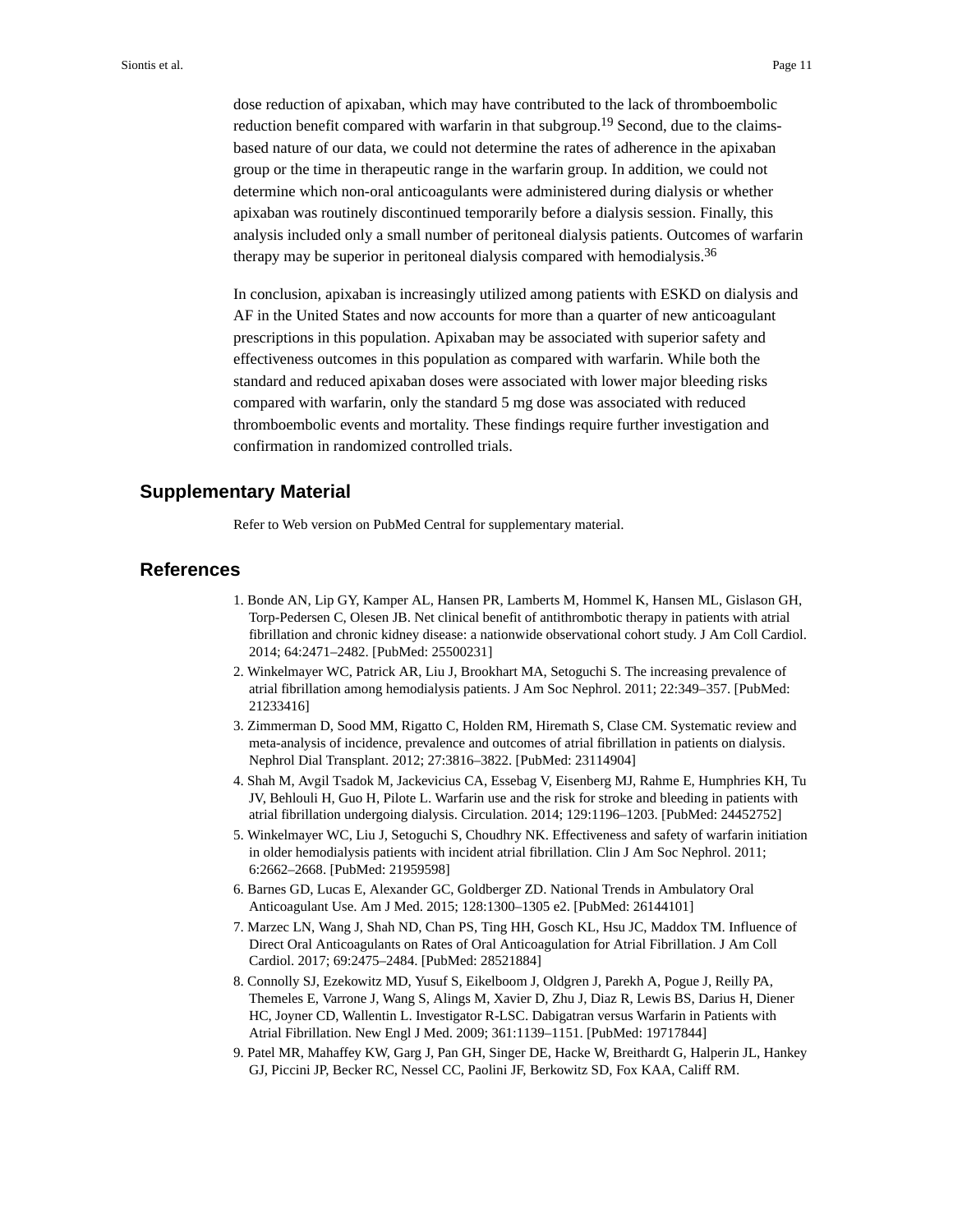Investigators RA. Rivaroxaban versus Warfarin in Nonvalvular Atrial Fibrillation. New Engl J Med. 2011; 365:883–891. [PubMed: 21830957]

- 10. Granger CB, Alexander JH, McMurray JJ, Lopes RD, Hylek EM, Hanna M, Al-Khalidi HR, Ansell J, Atar D, Avezum A, Bahit MC, Diaz R, Easton JD, Ezekowitz JA, Flaker G, Garcia D, Geraldes M, Gersh BJ, Golitsyn S, Goto S, Hermosillo AG, Hohnloser SH, Horowitz J, Mohan P, Jansky P, Lewis BS, Lopez-Sendon JL, Pais P, Parkhomenko A, Verheugt FW, Zhu J, Wallentin L. Committees A and Investigators. Apixaban versus warfarin in patients with atrial fibrillation. N Engl J Med. 2011; 365:981–992. [PubMed: 21870978]
- 11. Giugliano RP, Ruff CT, Braunwald E, Murphy SA, Wiviott SD, Halperin JL, Waldo AL, Ezekowitz MD, Weitz JI, Spinar J, Ruzyllo W, Ruda M, Koretsune Y, Betcher J, Shi MG, Grip LT, Patel SP, Patel I, Hanyok JJ, Mercuri M, Antman EM, Steinwender C, Kypta A, Duray GZ, Vamos M, Ritter P, Bordachar P, Lloyd M, El Chami M, Omar R, Hussin A, Girbau JLM, Tolosana JM, Morgan JM, Roberts P, De Groot JR, Tjong FVY, Boersma LVA, Soejima K, Sato T, Bongiorni MG, Soldati E, Hummel J, Augostini R, Chinitz L, Love C, Neuzil P, Reddy V, Simmers TA, Bracke FALE, Sagi V, Lee S, Gornick C, Remole S, Sra J, Nangia V, Shehata M, Swerdlow C, Schoenhard J, Milstein S, Voigt A, Saba S, Bernabei M, Bansal S, Reynolds D, Stavrakis S. Investigators EA-T. Edoxaban versus Warfarin in Patients with Atrial Fibrillation. New Engl J Med. 2013; 369:2093–2104. [PubMed: 24251359]
- 12. January CT, Wann LS, Alpert JS, Calkins H, Cigarroa JE, Cleveland JC Jr, Conti JB, Ellinor PT, Ezekowitz MD, Field ME, Murray KT, Sacco RL, Stevenson WG, Tchou PJ, Tracy CM, Yancy CW, Members AATF. 2014 AHA/ACC/HRS guideline for the management of patients with atrial fibrillation: a report of the American College of Cardiology/American Heart Association Task Force on practice guidelines and the Heart Rhythm Society. Circulation. 2014; 130:e199–267. [PubMed: 24682347]
- 13. Heidbuchel H, Verhamme P, Alings M, Antz M, Diener HC, Hacke W, Oldgren J, Sinnaeve P, Camm AJ, Kirchhof P. Updated European Heart Rhythm Association Practical Guide on the use of non-vitamin K antagonist anticoagulants in patients with non-valvular atrial fibrillation. Europace. 2015; 17:1467–1507. [PubMed: 26324838]
- 14. Kirchhof P, Benussi S, Kotecha D, Ahlsson A, Atar D, Casadei B, Castella M, Diener HC, Heidbuchel H, Hendriks J, Hindricks G, Manolis AS, Oldgren J, Popescu BA, Schotten U, Van Putte B, Vardas P, Agewall S, Camm J, Baron Esquivias G, Budts W, Carerj S, Casselman F, Coca A, De Caterina R, Deftereos S, Dobrev D, Ferro JM, Filippatos G, Fitzsimons D, Gorenek B, Guenoun M, Hohnloser SH, Kolh P, Lip GY, Manolis A, McMurray J, Ponikowski P, Rosenhek R, Ruschitzka F, Savelieva I, Sharma S, Suwalski P, Tamargo JL, Taylor CJ, Van Gelder IC, Voors AA, Windecker S, Zamorano JL, Zeppenfeld K. 2016 ESC Guidelines for the management of atrial fibrillation developed in collaboration with EACTS. Eur Heart J. 2016; 37:2893–2962. [PubMed: 27567408]
- 15. Chan KE, Edelman ER, Wenger JB, Thadhani RI, Maddux FW. Dabigatran and rivaroxaban use in atrial fibrillation patients on hemodialysis. Circulation. 2015; 131:972–979. [PubMed: 25595139]
- 16. Bengtson LG, Kucharska-Newton A, Wruck LM, Loehr LR, Folsom AR, Chen LY, Rosamond WD, Duval S, Lutsey PL, Stearns SC, Sueta C, Yeh HC, Fox E, Alonso A. Comparable ascertainment of newly-diagnosed atrial fibrillation using active cohort follow-up versus surveillance of centers for medicare and medicaid services in the atherosclerosis risk in communities study. PLoS One. 2014; 9:e94321. [PubMed: 24727837]
- 17. Siontis KC, Yao X, Gersh BJ, Noseworthy PA. Direct Oral Anticoagulants in Patients With Atrial Fibrillation and Valvular Heart Disease Other Than Significant Mitral Stenosis and Mechanical Valves: A Meta-Analysis. Circulation. 2017; 135:714–716. [PubMed: 28193802]
- 18. Cunningham A, Stein CM, Chung CP, Daugherty JR, Smalley WE, Ray WA. An automated database case definition for serious bleeding related to oral anticoagulant use. Pharmacoepidemiol Drug Saf. 2011; 20:560–566. [PubMed: 21387461]
- 19. Yao X, Shah ND, Sangaralingham LR, Gersh BJ, Noseworthy PA. Non-Vitamin K Antagonist Oral Anticoagulant Dosing in Patients With Atrial Fibrillation and Renal Dysfunction. J Am Coll Cardiol. 2017; 69:2779–2790. [PubMed: 28595692]
- 20. Hansen BB. The prognostic analogue of the propensity score. Biometrika. 2008; 95:481–488.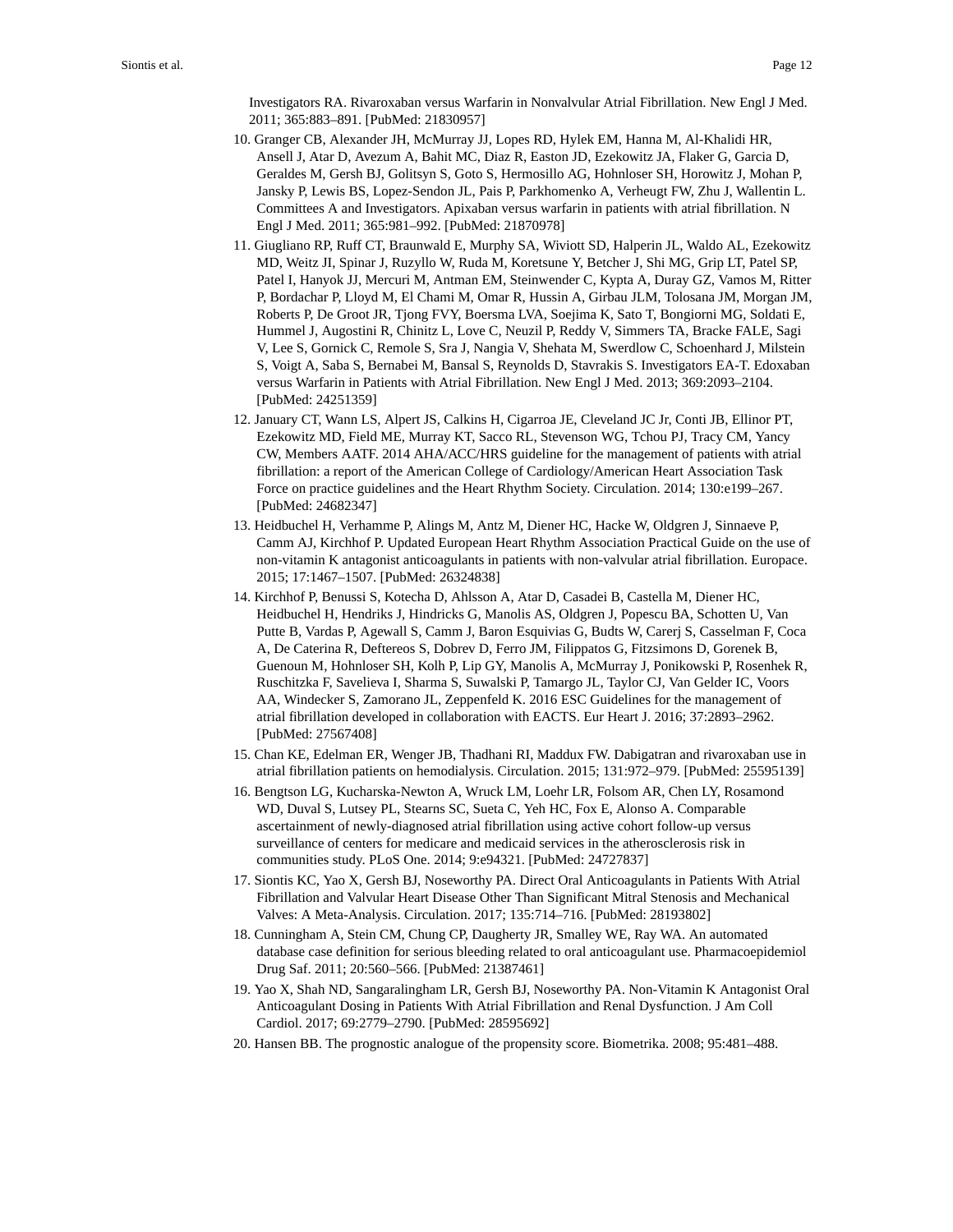- 21. Pfeiffer RM, Riedl R. On the use and misuse of scalar scores of confounders in design and analysis of observational studies. Stat Med. 2015; 34:2618–2635. [PubMed: 25781579]
- 22. Li Y, Schaubel DE, He K. Matching methods for obtaining survival functions to estimate the effect of a time-dependent treatment. Stat Biosci. 2014; 6:105–126. [PubMed: 25309633]
- 23. Chang SH, Chou IJ, Yeh YH, Chiou MJ, Wen MS, Kuo CT, See LC, Kuo CF. Association Between Use of Non-Vitamin K Oral Anticoagulants With and Without Concurrent Medications and Risk of Major Bleeding in Nonvalvular Atrial Fibrillation. Jama. 2017; 318:1250–1259. [PubMed: 28973247]
- 24. Yao X, Abraham NS, Sangaralingham LR, Bellolio MF, McBane RD, Shah ND, Noseworthy PA. Effectiveness and Safety of Dabigatran, Rivaroxaban, and Apixaban Versus Warfarin in Nonvalvular Atrial Fibrillation. J Am Heart Assoc. 2016; 5:e003725. [PubMed: 27412905]
- 25. Proietti M, Romanazzi I, Romiti GF, Farcomeni A, Lip GYH. Real-World Use of Apixaban for Stroke Prevention in Atrial Fibrillation: A Systematic Review and Meta-Analysis. Stroke. 2018; 49:98–106. [PubMed: 29167388]
- 26. Wang X, Tirucherai G, Marbury TC, Wang J, Chang M, Zhang D, Song Y, Pursley J, Boyd RA, Frost C. Pharmacokinetics, pharmacodynamics, and safety of apixaban in subjects with end-stage renal disease on hemodialysis. J Clin Pharmacol. 2016; 56:628–636. [PubMed: 26331581]
- 27. Hohnloser SH, Hijazi Z, Thomas L, Alexander JH, Amerena J, Hanna M, Keltai M, Lanas F, Lopes RD, Lopez-Sendon J, Granger CB, Wallentin L. Efficacy of apixaban when compared with warfarin in relation to renal function in patients with atrial fibrillation: insights from the ARISTOTLE trial. Eur Heart J. 2012; 33:2821–2830. [PubMed: 22933567]
- 28. Larsen TB, Skjoth F, Nielsen PB, Kjaeldgaard JN, Lip GY. Comparative effectiveness and safety of non-vitamin K antagonist oral anticoagulants and warfarin in patients with atrial fibrillation: propensity weighted nationwide cohort study. Bmj. 2016; 353:i3189. [PubMed: 27312796]
- 29. Forslund T, Wettermark B, Andersen M, Hjemdahl P. Stroke and bleeding with non-vitamin K antagonist oral anticoagulant or warfarin treatment in patients with non-valvular atrial fibrillation: a population-based cohort study. Europace. 2018; 20:420–428. [PubMed: 28177459]
- 30. Nielsen PB, Skjoth F, Sogaard M, Kjaeldgaard JN, Lip GY, Larsen TB. Effectiveness and safety of reduced dose non-vitamin K antagonist oral anticoagulants and warfarin in patients with atrial fibrillation: propensity weighted nationwide cohort study. Bmj. 2017; 356:j510. [PubMed: 28188243]
- 31. Chan KE, Lazarus JM, Thadhani R, Hakim RM. Anticoagulant and antiplatelet usage associates with mortality among hemodialysis patients. J Am Soc Nephrol. 2009; 20:872–881. [PubMed: 19297555]
- 32. Van Der Meersch H, De Bacquer D, De Vriese AS. Vitamin K antagonists for stroke prevention in hemodialysis patients with atrial fibrillation: A systematic review and meta-analysis. Am Heart J. 2017; 184:37–46. [PubMed: 27892885]
- 33. O'Brien EC, Holmes DN, Thomas LE, Fonarow GC, Allen LA, Gersh BJ, Kowey PR, Singer DE, Ezekowitz MD, Naccarelli GV, Ansell JE, Chan PS, Mahaffey KW, Go AS, Freeman JV, Reiffel JA, Peterson ED, Piccini JP, Hylek EM. Prognostic Significance of Nuisance Bleeding in Anticoagulated Patients with Atrial Fibrillation. Circulation. 2018; doi: 10.1161/ CIRCULATIONAHA.117.031354
- 34. Yao X, Abraham NS, Alexander GC, Crown W, Montori VM, Sangaralingham LR, Gersh BJ, Shah ND, Noseworthy PA. Effect of Adherence to Oral Anticoagulants on Risk of Stroke and Major Bleeding Among Patients With Atrial Fibrillation. J Am Heart Assoc. 2016; 5:e003074. [PubMed: 26908412]
- 35. Borne RT, O'Donnell C, Turakhia MP, Varosy PD, Jackevicius CA, Marzec LN, Masoudi FA, Hess PL, Maddox TM, Ho PM. Adherence and outcomes to direct oral anticoagulants among patients with atrial fibrillation: findings from the veterans health administration. BMC Cardiovasc Disord. 2017; 17:236. [PubMed: 28865440]
- 36. Chan PH, Huang D, Yip PS, Hai J, Tse HF, Chan TM, Lip GY, Lo WK, Siu CW. Ischaemic stroke in patients with atrial fibrillation with chronic kidney disease undergoing peritoneal dialysis. Europace. 2016; 18:665–671. [PubMed: 26504109]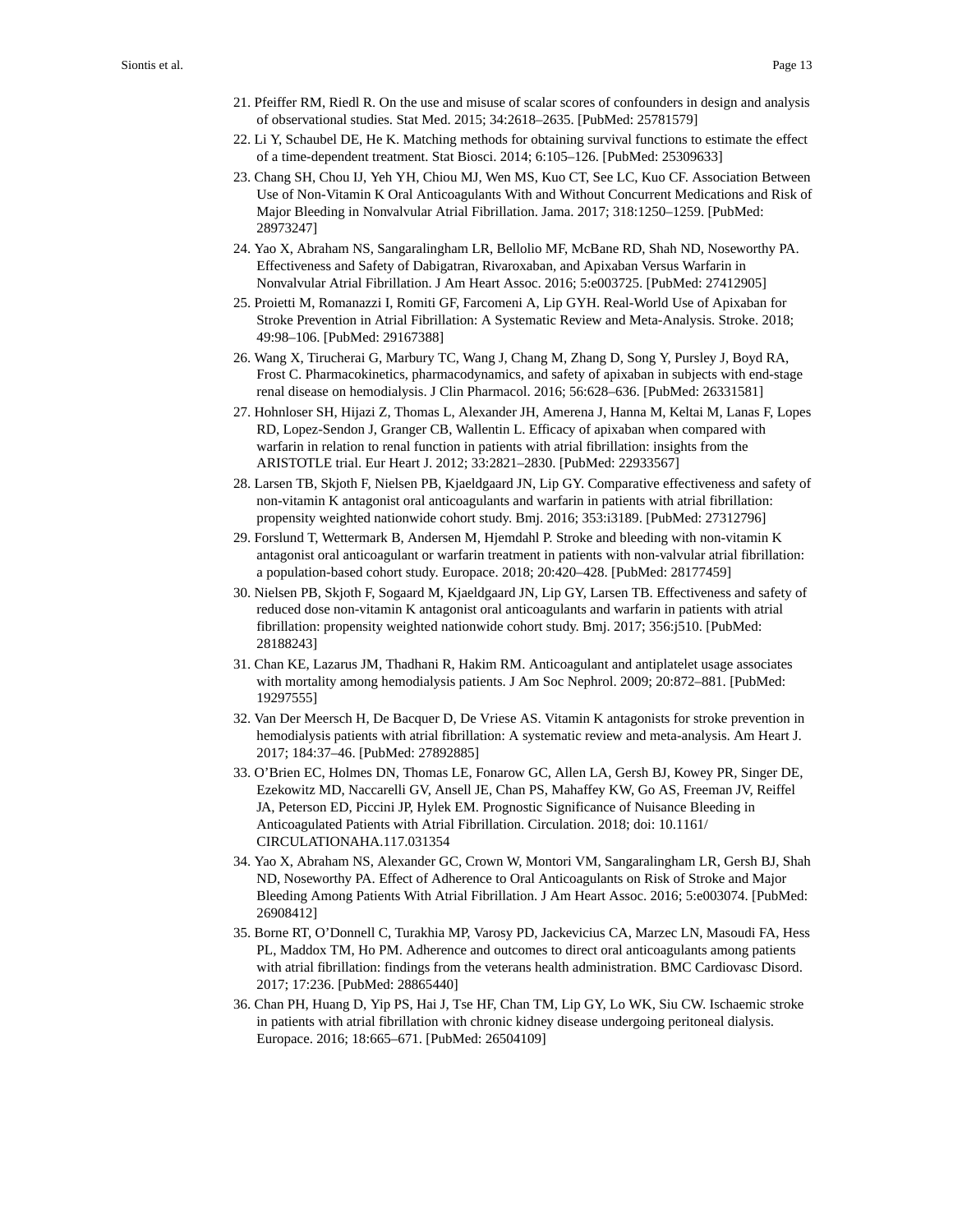#### **Clinical Perspective**

## **What is new?**

- **•** The outcomes of apixaban use in dialysis patients are unknown.
- **•** In this retrospective, prognostic score matched analysis of Medicare beneficiaries with end-stage kidney disease on dialysis and atrial fibrillation (AF), apixaban was associated with lower rates of major bleeding compared with warfarin, whereas there was no difference in stroke or systemic embolism.
- **•** Patients on standard dose apixaban (5 mg) had lower rates of stroke and death compared with those on reduced dose apixaban (2.5 mg).

#### **What are the clinical implications?**

- **•** Apixaban may be associated with superior safety and comparable effectiveness outcomes as warfarin in dialysis patients with AF.
- **•** These findings require confirmation in randomized trials.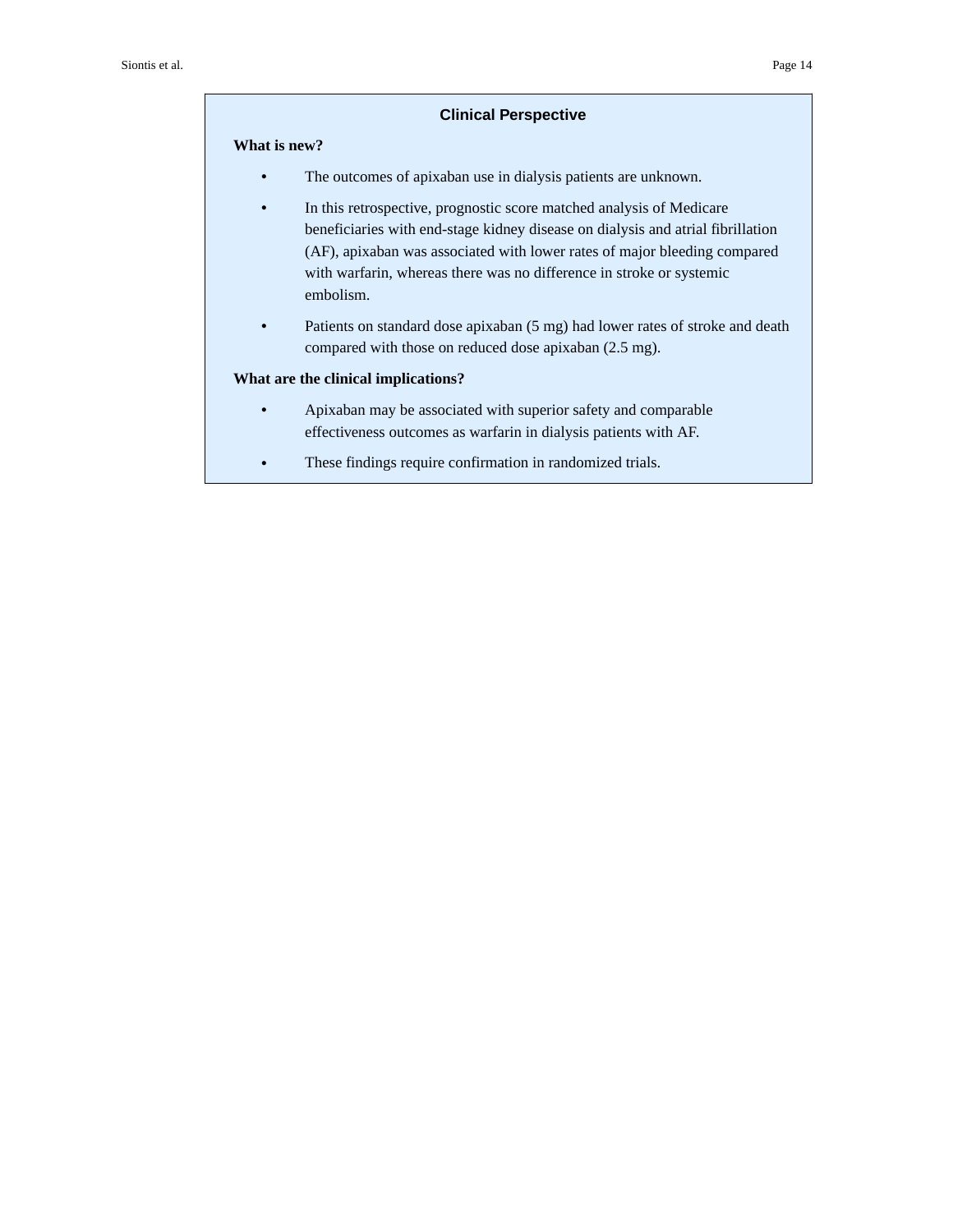

## **Figure 1.**

Trends in new oral anticoagulant prescriptions in AF patients with ESKD on dialysis in the United States (2010–2015).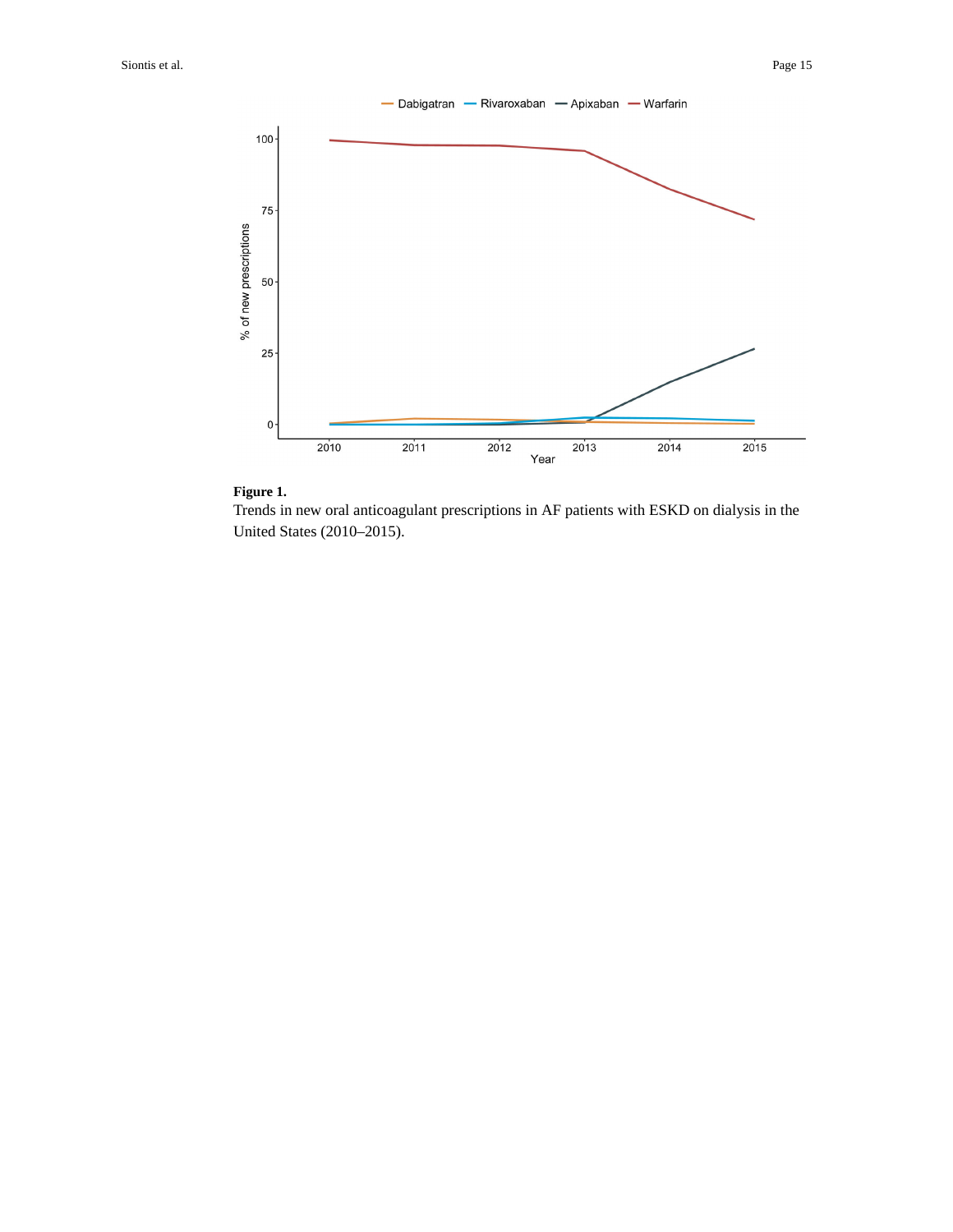

#### **Figure 2.**

Kaplan-Meier survival curves for the apixaban group and a prognostic-score matched warfarin cohort for stroke/SE, major bleeding, GI bleeding, intracranial bleeding and death.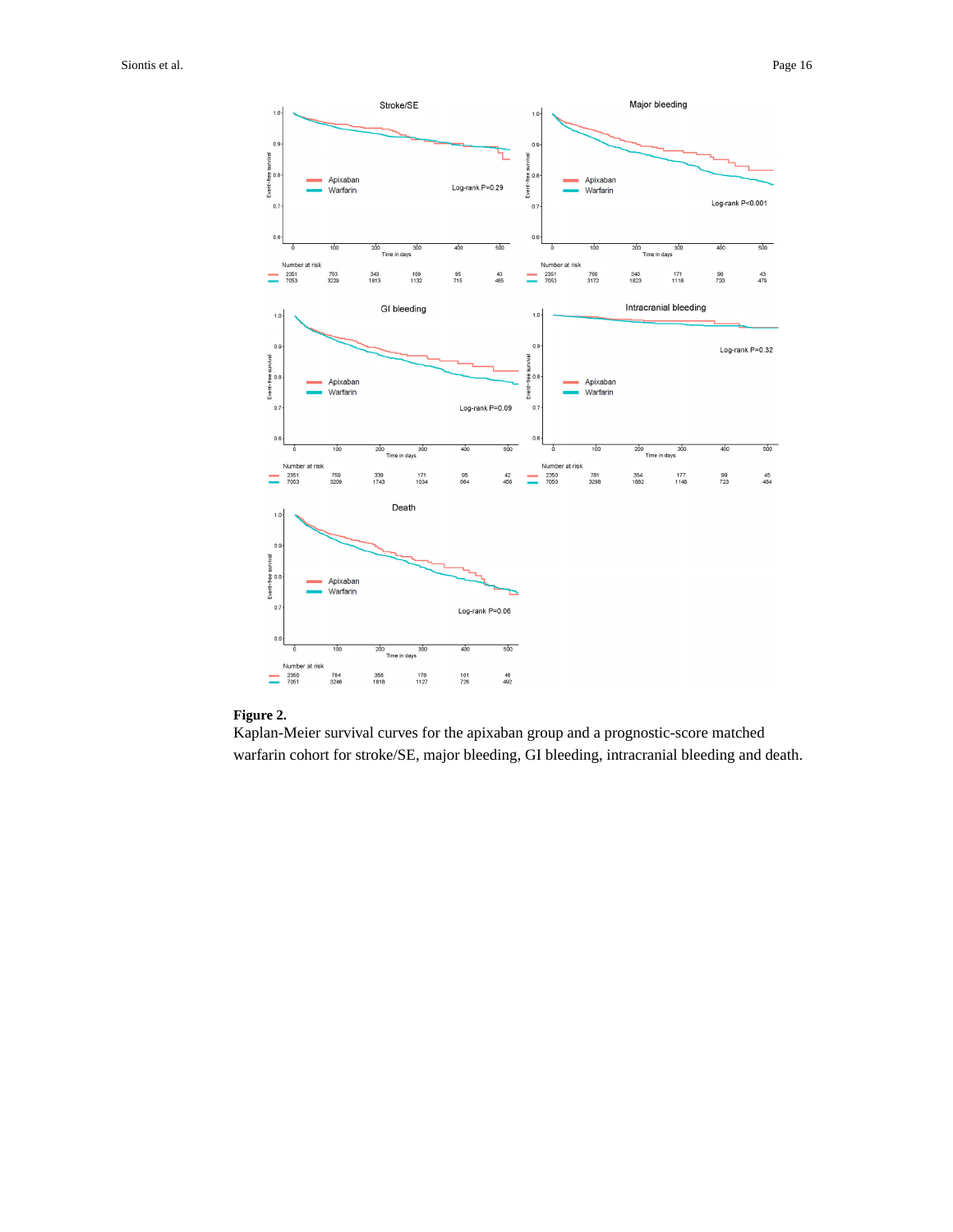

#### **Figure 3.**

Association estimates from dose-specific comparisons of apixaban versus warfarin. Hazard ratios and 95% confidence intervals are derived from Cox regression analyses in prognostic score-matched cohorts of apixaban 2.5 mg and apixaban 5 mg doses to warfarin. Abbreviations: SE, systemic embolism; GI, gastrointestinal; HR, hazard ratio; CI, confidence interval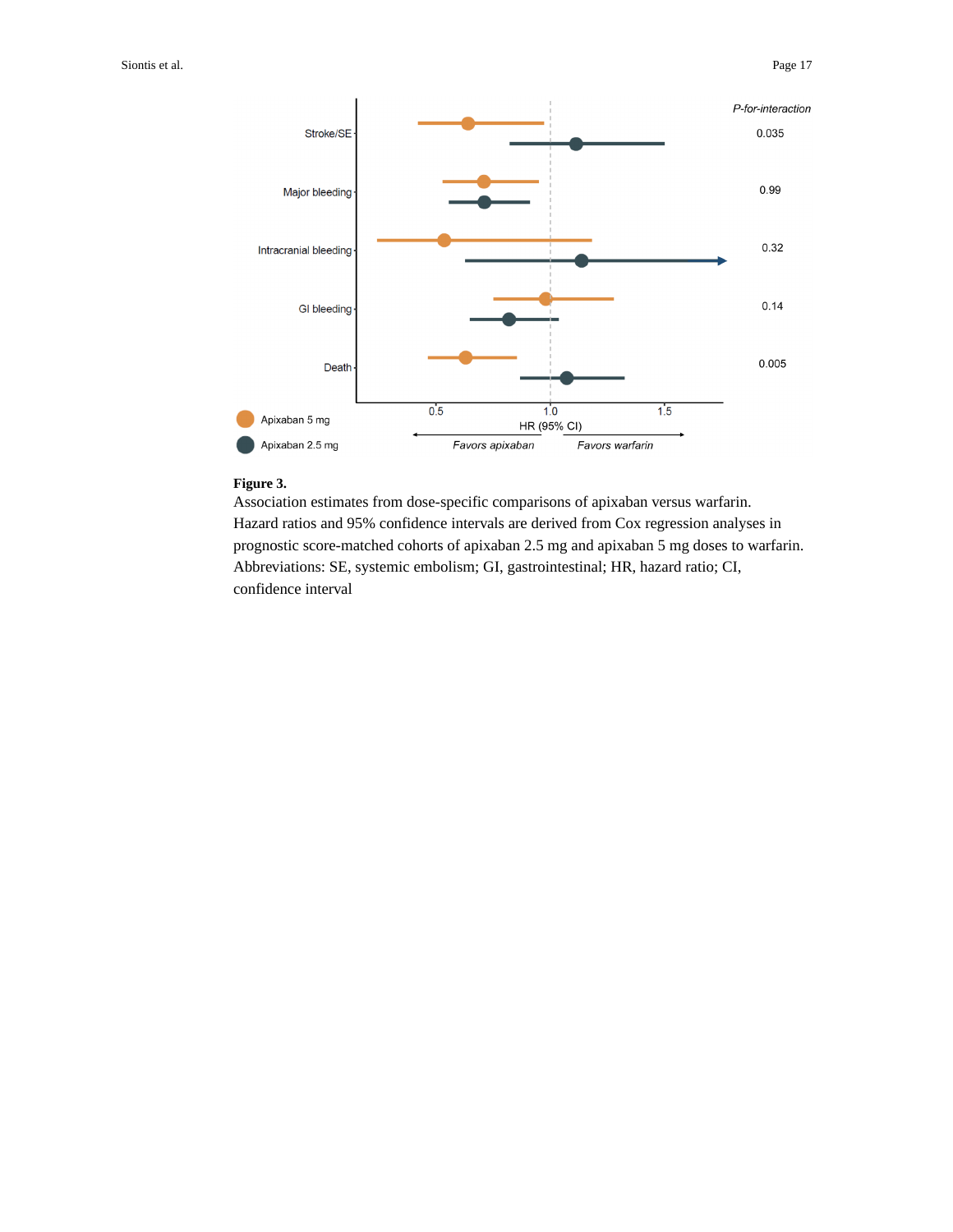## **Table 1**

Baseline characteristics in the overall eligible population

| Variable                    | Overall (n=25,523) | Apixaban $(n=2,351)$ | Warfarin $(n=23,172)$ |
|-----------------------------|--------------------|----------------------|-----------------------|
| Demographics                |                    |                      |                       |
| Age (yrs)                   | 68.22 (11.89)      | 68.87 (11.49)        | 68.15 (11.93)         |
| Male                        | 13,852 (54.3)      | 1,280 (54.4)         | 12,572 (54.3)         |
| Race                        |                    |                      |                       |
| White                       | 16,837(66.0)       | 1,595 (67.8)         | 15,242 (65.8)         |
| <b>Black</b>                | 7,458 (29.2)       | 604 (25.7)           | 6,854(29.6)           |
| Other                       | 1,228(4.8)         | 152(6.5)             | 1,076(4.6)            |
| Nephrology care             |                    |                      |                       |
| Dialysis modality           |                    |                      |                       |
| Hemodialysis                | 24,146 (94.6)      | 2,216 (94.3)         | 21,930 (94.6)         |
| Peritoneal dialysis         | 1,377(5.4)         | 135(5.7)             | 1,242(5.4)            |
| Time on dialysis            |                    |                      |                       |
| <1 year                     | 7,196 (28.2)       | 656 (27.9)           | 6,540 (28.2)          |
| 1 to $<$ 2 years            | 2,949 (11.6)       | 240 (10.2)           | 2,709 (11.7)          |
| 2 to $<$ 3 years            | 2,759 (10.8)       | 256 (10.9)           | 2,503 (10.8)          |
| 3 years                     | 12,619 (49.4)      | 1,199 (51.0)         | 11,420 (49.3)         |
| Private insurance           | 3,898 (15.3)       | 416 (17.7)           | 3,482 (15.0)          |
| Pre-ESKD nephrology care    |                    |                      |                       |
| None                        | 12,010 (47.1)      | 1,012 (43.0)         | 10,998 (47.5)         |
| $<$ 6 months                | 2,842 (11.1)       | 283 (12.0)           | 2,559 (11.0)          |
| $6$ to $<$ 12 months        | 4,374 (17.1)       | 422 (17.9)           | 3,952 (17.1)          |
| 12 months                   | 6,297(24.7)        | 634 (27.0)           | 5663 (24.4)           |
| Comorbidities               |                    |                      |                       |
| Hypertension                | 25,421 (99.6)      | 2,342 (99.6)         | 23,079 (99.6)         |
| Cerebrovascular event*      | 8,461 (33.2)       | 778 (33.1)           | 7,683 (33.2)          |
| Diabetes                    | 19,121 (74.9)      | 1,773 (75.4)         | 17,348 (74.9)         |
| Congestive heart failure    | 19,827 (77.7)      | 1,868 (79.5)         | 17,959 (77.5)         |
| SCD/VA                      | 3,339 (13.1)       | 279 (11.9)           | 3,060 (13.2)          |
| Peripheral arterial disease | 11,521 (45.1)      | 1,084 (46.1)         | 10,437 (45.0)         |
| Smoking                     | 9,797 (38.4)       | 978 (41.6)           | 8,819 (38.1)          |
| Hypothyroidism              | 461(1.8)           | 90(3.8)              | 371 (1.6)             |
| Liver disease               | 2,580 (10.1)       | 221 (9.4)            | 2,359 (10.2)          |
| Obesity                     | 5,526(21.7)        | 590 (25.1)           | 4,936 (21.3)          |
| Venous thromboembolism      | 4,658(18.3)        | 279 (11.9)           | 4,379 (18.9)          |
| Cancer                      | 3,848 (15.1)       | 330 (14.0)           | 3,518 (15.2)          |
| Anemia                      | 25,336 (99.3)      | 2,334 (99.3)         | 23,002 (99.3)         |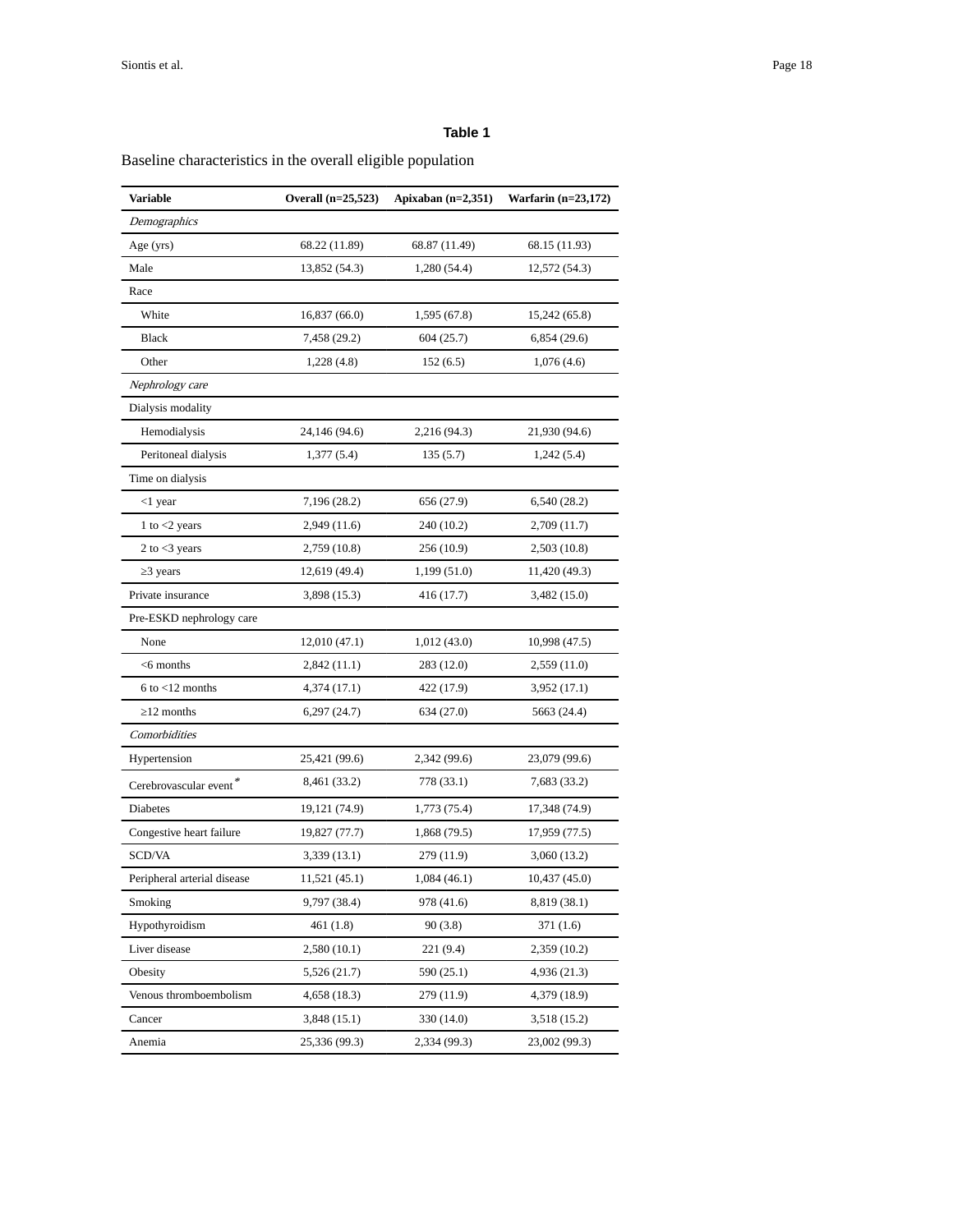| <b>Variable</b>                             | Overall (n=25,523) | Apixaban $(n=2,351)$ | Warfarin $(n=23,172)$ |
|---------------------------------------------|--------------------|----------------------|-----------------------|
| Myocardial infarction                       | 6,850(26.8)        | 632 (26.9)           | 6,218(26.8)           |
| Sleep apnea                                 | 5,399(21.2)        | 550 (23.4)           | 4,849 (20.9)          |
| Prior major bleeding                        | 2,536(9.9)         | 217(9.2)             | 2,319 (10.0)          |
| Prior gastrointestinal bleeding             | 2,966(11.6)        | 249(10.6)            | 2,717 (11.7)          |
| CHA <sub>2</sub> DS <sub>2</sub> VASc score | 5.24(1.79)         | 5.27(1.77)           | 5.24(1.79)            |
| <b>Baseline</b> medications                 |                    |                      |                       |
| <b>Statin</b>                               | 6,174(24.2)        | 553 (23.5)           | 5,621(24.3)           |
| Non-statin lipid lowering                   | 649(2.5)           | 44(1.9)              | 605(2.6)              |
| ACEi                                        | 3,195(12.5)        | 213(9.1)             | 2,982 (12.9)          |
| Angiotensin receptor blocker                | 1,474(5.8)         | 156(6.6)             | 1,318(5.7)            |
| Beta-blocker                                | 10,645 (41.7)      | 925 (39.3)           | 9,720 (41.9)          |
| Calcium channel blocker                     | 5,946 (23.3)       | 530 (22.5)           | 5,416 (23.4)          |
| Diuretic                                    | 2,329(9.1)         | 214(9.1)             | 2,115(9.1)            |
| Other antihypertensive                      | 3,689(14.5)        | 332(14.1)            | 3,357(14.5)           |
| Antiarrhythmics                             | 5,616(22.0)        | 538 (22.9)           | 5,078 (21.9)          |
| Antianginal vasodilator                     | 2,365(9.3)         | 206(8.8)             | 2,159(9.3)            |
| Antiplatelet <sup>†</sup>                   | 1,866(7.3)         | 154(6.6)             | 1,712(7.4)            |
| <b>NSAIDs</b>                               | 357(1.4)           | 32(1.4)              | 325(1.4)              |
| Insulin                                     | 3,419 (13.4)       | 283 (12.0)           | 3,136(13.5)           |
| Non-insulin diabetes drug                   | 1,320(5.2)         | 126(5.4)             | 1,194(5.2)            |
| Proton pump inhibitor                       | 5,036 (19.7)       | 408 (17.4)           | 4,628(20.0)           |
| Antidepressant                              | 3,787 (14.8)       | 307(13.1)            | 3,480 (15.0)          |

Categorical variables are shown as n (%). Continuous variables are shown as mean (standard deviation).

None of the listed variables had a standardized mean difference >0.2 between the apixaban and warfarin groups.

\* Seven (0.3%) patients in the apixaban group and 57 (0.2%) patients in the warfarin group had hemorrhagic events. All other patients had ischemic events.

 $\vec{\tau}$ Clopidogrel (94.4%), prasugrel (2%), ticagrelor (1.7%), dipyridamole (1.7%) and ticlopidine (0.2%).

Abbreviations: ESKD, end-stage kidney disease; SCD/VA, sudden cardiac death/ventricular arrhythmia; ACEi, angiotensin converting enzyme inhibitor; NSAIDs, non-steroidal anti-inflammatory drugs; SMD, standardized mean difference